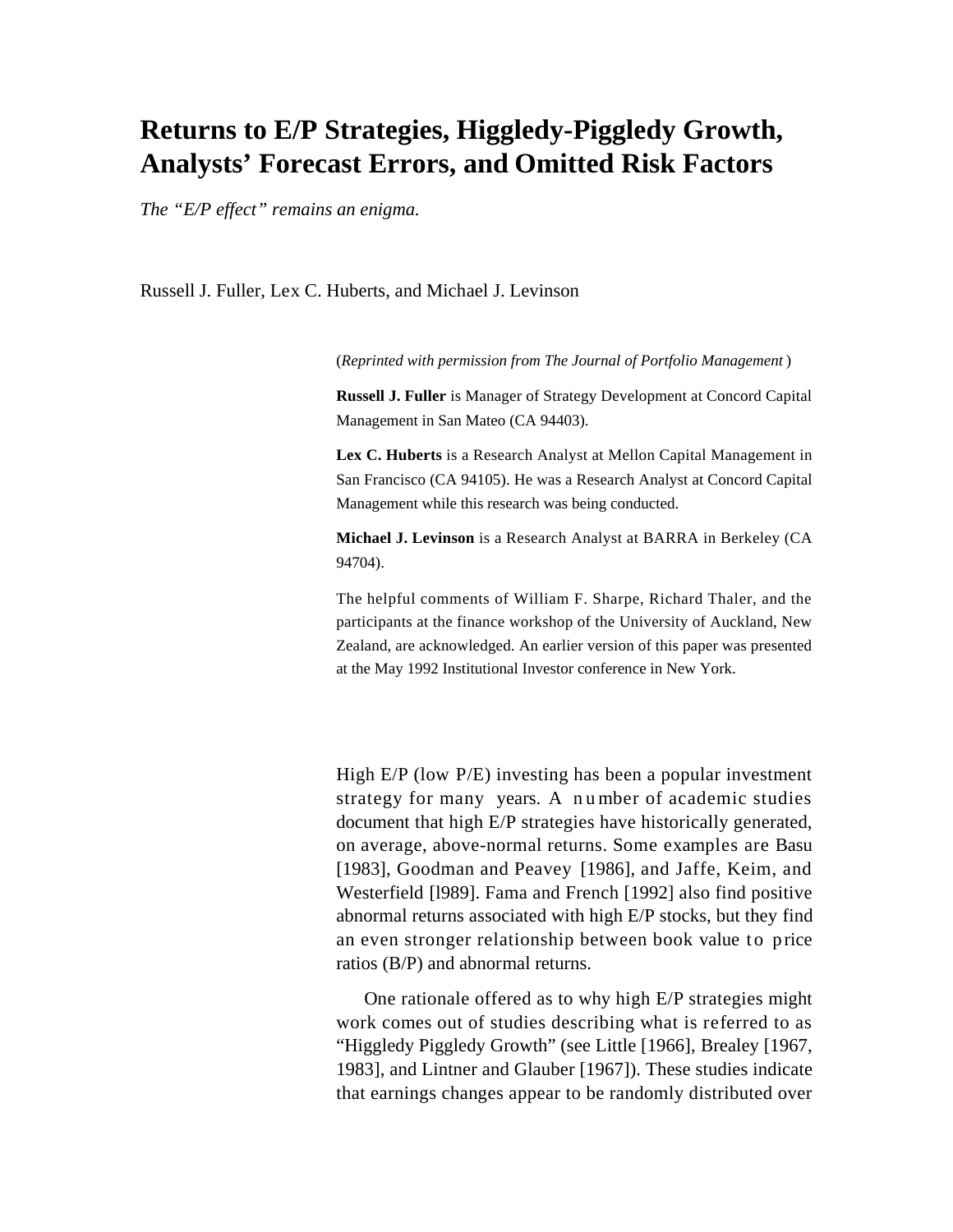time. That is, past earnings changes are essentially uncorrelated with future earnings changes. This implies that past earnings changes cannot be forecast on the basis of simple time series models of earnings changes.

As we note in our 1992 article, a more extreme interpretation of Higgledy Piggledy Growth is that future earnings growth cannot be forecast at all!<sup>1</sup> If this is true, and if one assumes a simple model where stock prices are solely a function of future earnings growth, then high E/P strategies *should* provide above-normal returns, or positive alphas. This is because the distribution of future earnings changes would be the same for all stocks. Consequently, by investing in high E/P stocks one would be paying a lower price for the same distribution of future earnings changes.

In our 1992 article, however, we reported that high E/P stocks tend to have low subsequent earnings growth, and low E/P stocks tend to have high subsequent growth. This suggests that investors can discriminate across companies according to future growth rates of the companies' earnings, and they set prices and E/P ratios accordingly. This finding argues against using Higgledy Piggledy Growth as a rationale for high E/P investing.

Because many studies report that high E/P investing historically has generated above-normal returns, we investigate E/P strategies to determine whether high E/P stocks have generated positive alphas and, if so, why. Specifically, we investigate not only the subsequent growth rate of earnings for stocks grouped by E/P quintile, but also analyst forecast errors. We also explore whether "omitted risk factors" might account for any abnormal returns associated with high E/P investing.

We find that high E/P stocks did generate positive alphas. Interestingly, there is an even more pronounced negative alpha associated with low E/P stocks. Unfortunately, neither earnings growth subsequent to forming E/P portfolios, nor analysts' forecast errors, nor omitted risk factors account for these abnormal returns. The "E/P effect" remains an enigma.

### **DATA AND METHODOLOGY**

The data and methodology used here are the same as used in our 1992 article and are more fully described there. In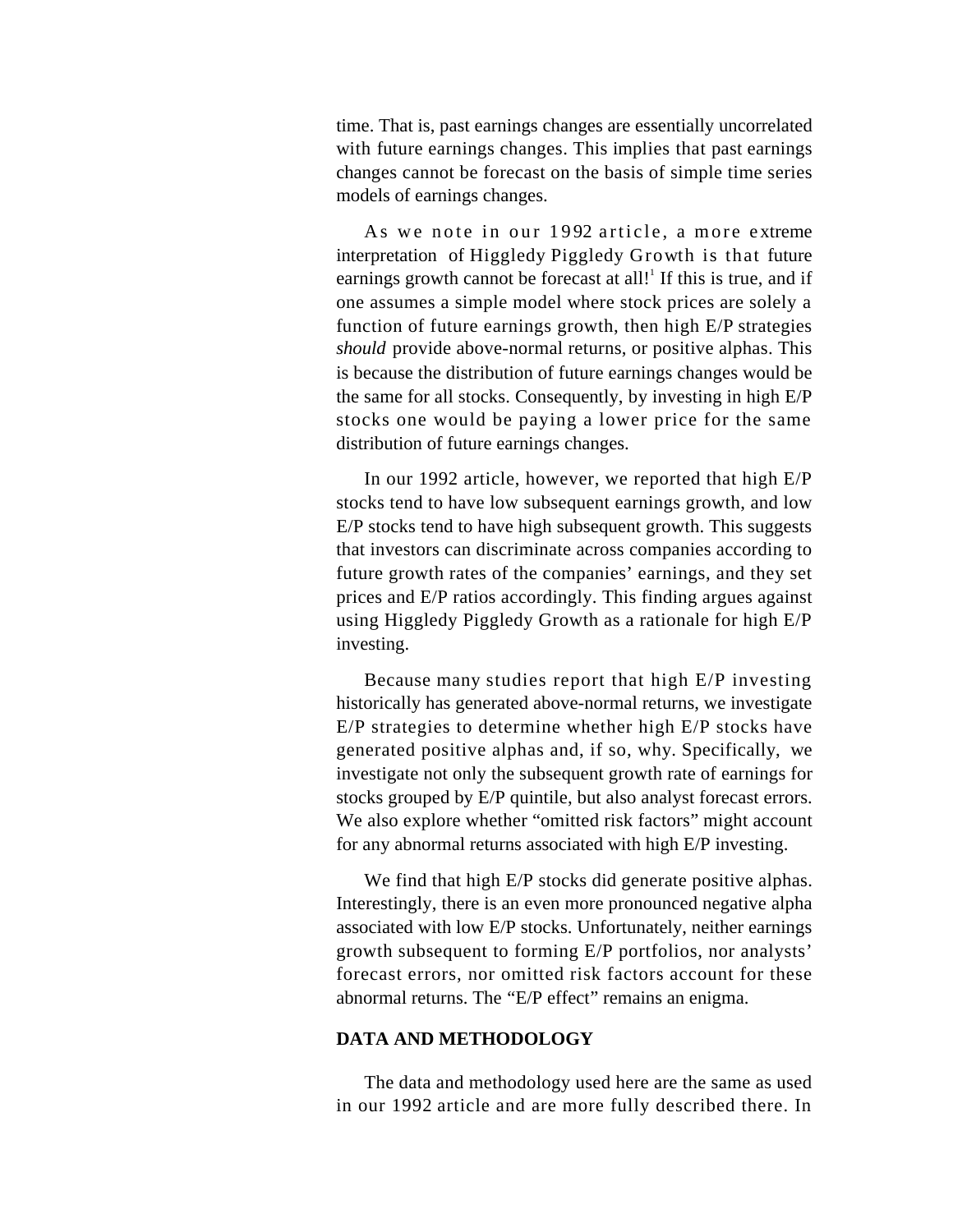general, the study covers the period 1973 through 1990. Only companies with either an October, November, December, or January fiscal year-end are included in the sample. Care is taken to insure that look-ahead and survivorship biases are not a factor. (See Banz and Breen [1986] for a discussion of the impact look-ahead and survivorship biases can have on financial studies.)

Each year the earnings-to-price (E/P) ratio for each company is determined by dividing fiscal year EPS by the stock price as of the following March 31. For example, for 1973 and a company with a December 31 fiscal year, the E/P ratio is determined by dividing its 1972 EPS by its March 31, 1973, price. In order to reduce the influence of outliers, we typically use the median rather than the mean of the variable examined.

A minimum market capitalization screen is used to insure that the stocks in the sample are representative of those from which institutional investors are likely to choose.<sup>2</sup> The number of stocks that meet the market capitalization requirement and have the necessary earnings data ranges from 887 stocks in 1973 to 1,179 stocks in 1990. Thus, one might think of the sample as representing (approximately) the top 1,000 stocks in terms of market capitalization for each year of the study.

For each year, stocks are ranked by E/P ratio and assigned to quintiles. The first quintile (Q1) contains the 20% of the stocks with the highest E/P ratios for that year; the fifth quintile (Q5) contains the 20% of the stocks with the lowest E/P ratios. Note that because stocks with negative earnings have the lowest E/P ratios of all, these stocks are all in Q5.

Finally, it may be argued that ranking stocks by E/P ratios guarantees that Q1 will be dominated by low-growth industries and Q5 will be dominated by high-growth industries. Consequently, we also construct industry-diversified E/P quintiles.

We do this by forming quintiles so that each quintile contains 20% of the companies *in each industry,* with Q1 containing the highest 20% of each industry in terms of E/P ratios, Q2 containing the next highest 20% of each industry in terms of E/P ratios, and so on. Thus, for the industrydiversified quintiles, Q1 contains not only 20% of all the utility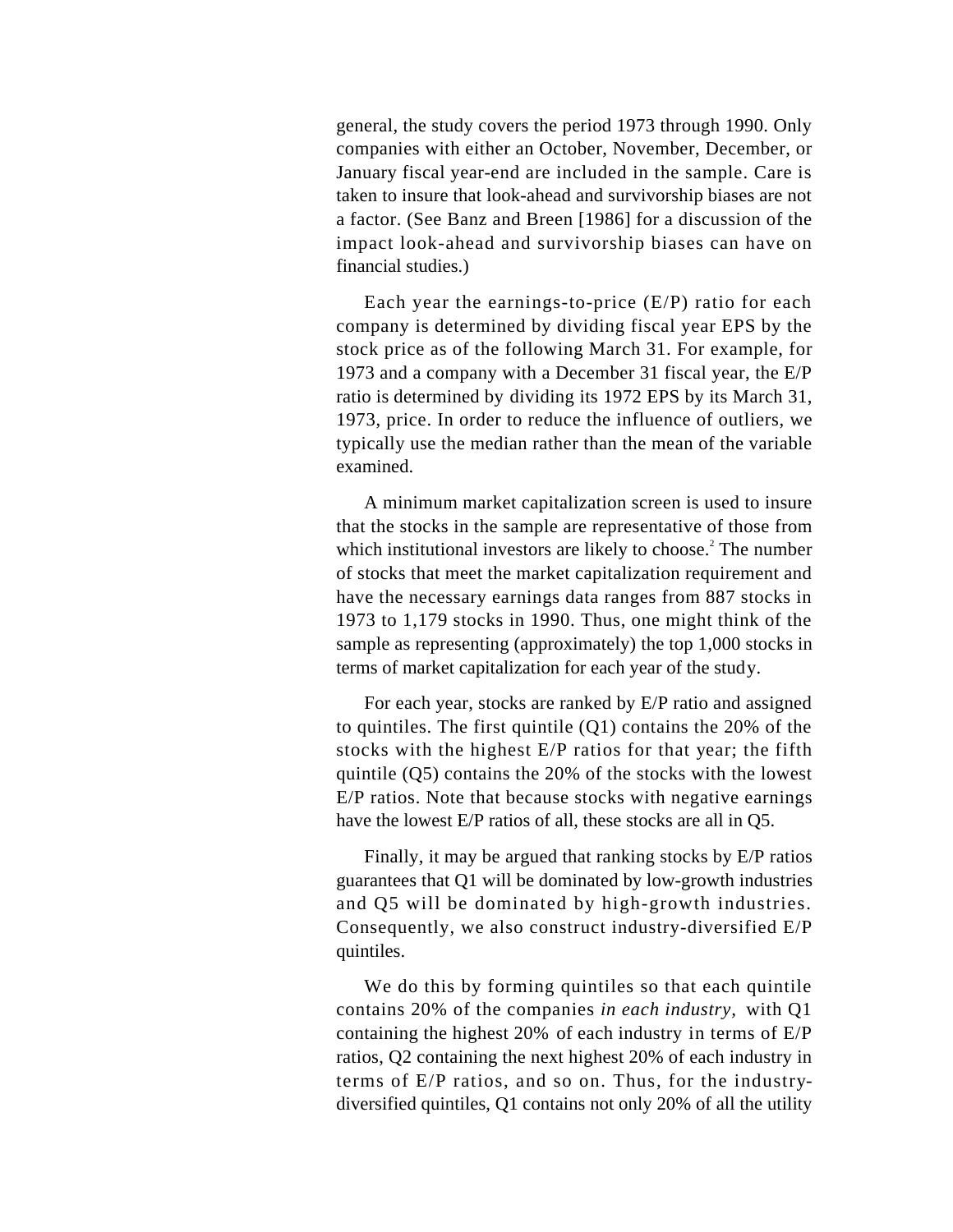stocks, but also 20% of the ethical drug stocks, 20% of the computer stocks, etc.

Note that for the industry-diversified quintiles it is possible Q1 may have stocks with lower E/P ratios than Q2 (and so on), but this occurs relatively infrequently. Because the use of industry diversification helps control for industry-related factors, we typically report the results for only the industrydiversified quintiles.

Exhibit 1 reports average E/P ratios and the corresponding average P/E ratio for each quintile over the entire time period of the study, 1973-1990. Note that the use of industry diversification results in a narrower range of E/P ratios across the quintiles — the range for the non-diversified quintiles is 0.163 to 0.022, versus a range of 0.148 to 0.039 for the industry-diversified quintiles.<sup>3</sup>

### **EXHIBIT 1**

E/P and P/E Ratios by E/P Quintiles (1973-1990)

|            |                   |          |                | Non-Diversified E/P Quintiles      |       |          |
|------------|-------------------|----------|----------------|------------------------------------|-------|----------|
|            |                   | (Hi E/P) |                |                                    |       | (Lo E/P) |
|            | <b>All Stocks</b> | Q1       | Q <sub>2</sub> | Q <sub>3</sub>                     | Q4    | Q5       |
| Avg. E/P   | 0.098             | 0.163    | 0.124          | 0.098                              | 0.073 | 0.022    |
| Avg. P/E   | 10.2              | 6.1      | 8.1            | 10.2                               | 13.7  | 44.9     |
|            |                   |          |                | Industry-Diversified E/P Quintiles |       |          |
|            |                   | (Hi E/P) |                |                                    |       | (Lo E/P) |
|            | <b>All Stocks</b> | Q1       | Q <sub>2</sub> | O <sub>3</sub>                     | O4    | Q5       |
| Avg. E/P   | 0.099             | 0.148    | 0.115          | 0.098                              | 0.078 | 0.039    |
| Avg. $P/E$ | 10.1              | 6.7      | 8.7            | 10.2                               | 12.8  | 25.6     |

Averages represent the arithmetic mean of the yearly medians for all stocks and for each E/P quintile.

### **RETURNS TO E/P QUINTILES**

Portfolio returns are computed for each E/P quintile and for the entire sample of stocks, as follows.<sup>4</sup> Each year at the formation date all stocks within each quintile are assigned an equal weight.<sup>5</sup> Then a buy-and-hold strategy is followed for the next twelve months.

To estimate an alpha, monthly portfolio excess returns (ERs) are calculated by subtracting the Treasury bill return from the portfolio return each month. The E/P quintile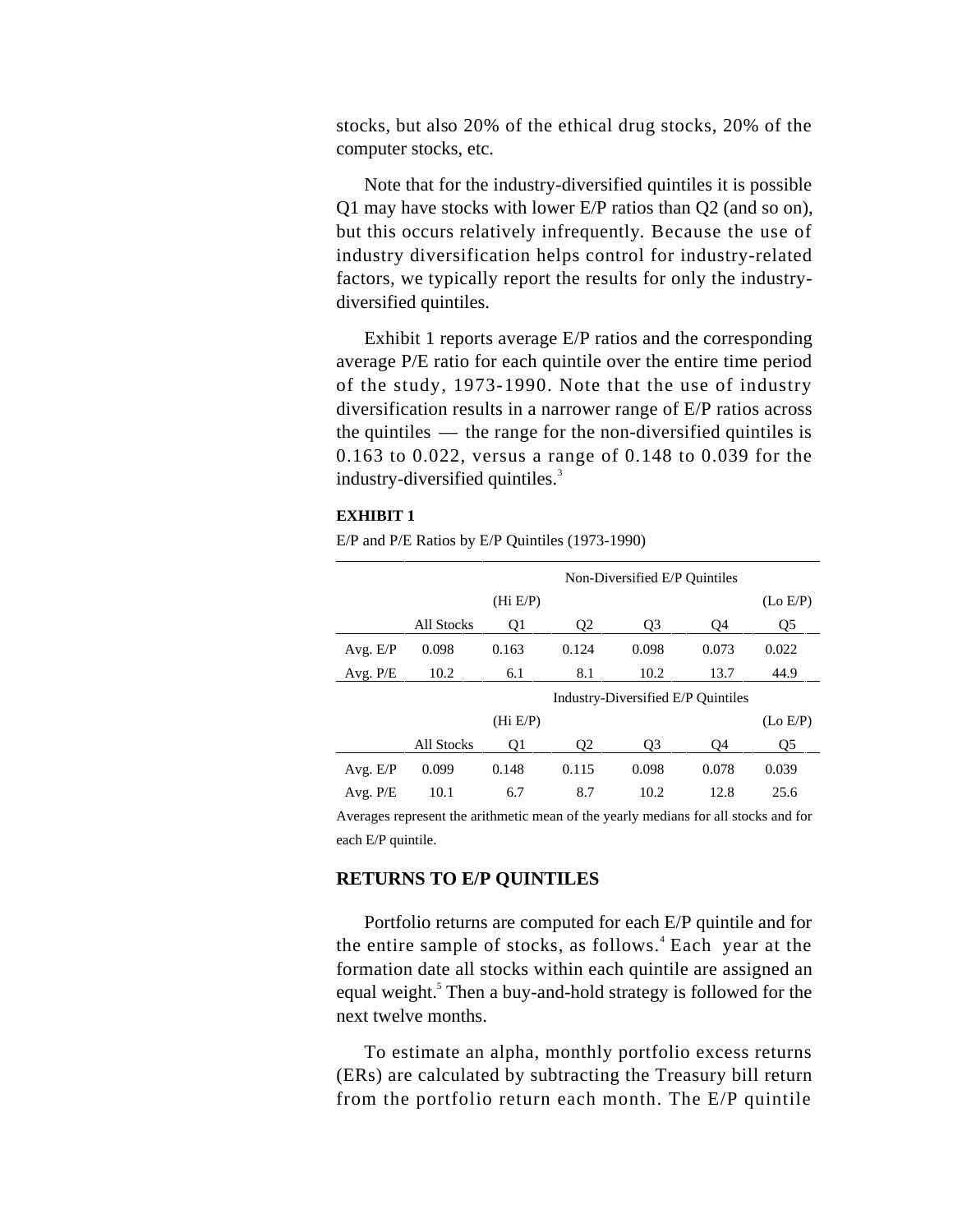portfolio excess returns are then regressed against the excess return for the entire sample. If the capital asset pricing model of Sharpe [1964] holds, the intercept from this regression should be zero; any non-zero intercept can be interpreted as a positive or negative alpha.<sup>6</sup>

Exhibit 2 lists the alpha, A, and the t-statistic associated with this alpha,  $t(A)$ , for each quintile.<sup>7</sup> Notice that for the entire sample period, 7304 to 9103, the estimated alpha for the high E/P quintile, Q1, is a positive 3.4%, and its associated tstatistic of 4.34 is highly significant in the statistical sense.<sup>8</sup>

# **EXHIBIT 2**

Estimates of Alpha

Equal-Weighted E/P Quintiles versus Equal-Weighted Index of All Sample Stocks (Industry-Diversified E/P Quintiles)  $ER(Qi)t = A + B \times ER$  (All Stocks, Eqwtd)t

|      | All Months, 7304-9103 |      |                |          |          |         |
|------|-----------------------|------|----------------|----------|----------|---------|
|      | (Hi E/P)              |      |                |          | (Lo E/P) |         |
|      | Q1                    | Q2   | Q3             | Q4       | Q5       | Q1 - Q5 |
| A    | 3.4%                  | 2.5% | 0.3%           | $-1.6%$  | $-4.7\%$ | 8.0%    |
| t(A) | 4.34                  | 4.94 | 0.61           | $-2.84$  | $-5.50$  |         |
|      | Subperiod 7430-7903   |      |                |          |          |         |
|      | Q1                    | Q2   | Q <sub>3</sub> | Q4       | Q5       | Q1 - Q5 |
| A    | 4.7%                  | 3.1% | $-1.1%$        | $-3.1\%$ | $-3.8\%$ | 8.5%    |
| t(A) | 2.77                  | 3.18 | $-1.41$        | $-2.94$  | $-2.41$  |         |
|      | Subperiod 7904-8503   |      |                |          |          |         |
|      | Q1                    | Q2   | Q3             | Q4       | Q5       | Q1 - Q5 |
| A    | 4.0%                  | 3.1% | $-0.2%$        | $-2.0%$  | 4.7%     | 8.7%    |
| t(A) | 3.38                  | 3.57 | $-0.29$        | $-2.21$  | $-3.20$  |         |
|      | Subperiod 8504-9103   |      |                |          |          |         |
|      | O1                    | Q2   | Q3             | O4       | Q5       | Q1 - Q5 |
| A    | 1.7%                  | 1.3% | 2.2%           | 0.4%     | $-5.7\%$ | 7.4%    |
| t(A) | 1.93                  | 1.69 | 2.49           | 0.43     | $-4.30$  |         |

The results are based on regressing the monthly excess return (ER) for each quintile, defined as the median return for the quintile minus the monthly T-bill return, against the excess return for an equally-weighted portfolio consisting of all sample stocks.

Annualized estimates of alpha (A) are produced by multiplying monthly estimates by twelve.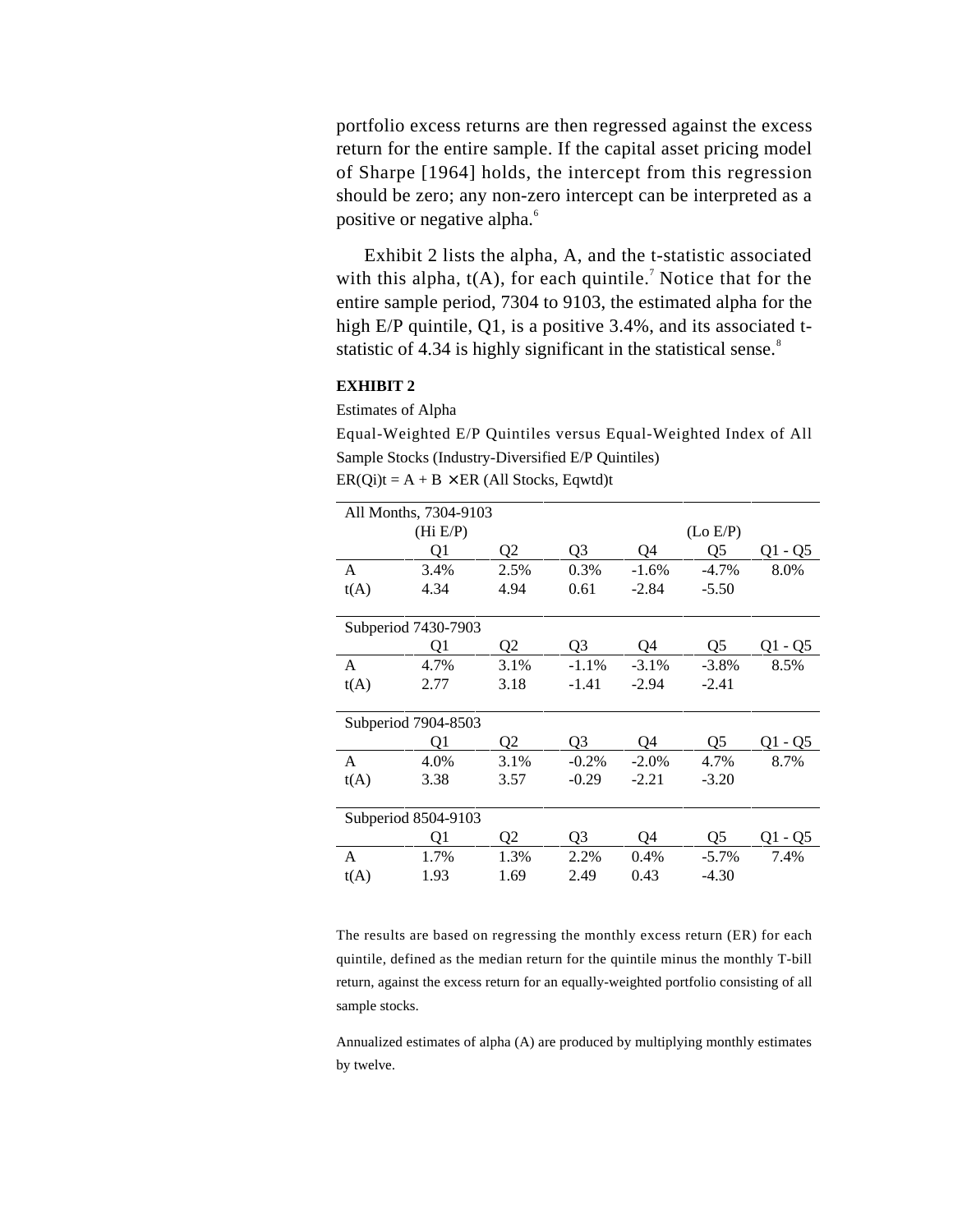Thus, it appears that Q1 outperformed the sample as a whole, on a risk-adjusted basis, by over 3% per year. This result is relatively robust to the choice of the sample time period.

Notice that for each of the three different subperiods listed in Exhibit 2 the estimated alpha for Q1 is positive, ranging from 4.7% for the subperiod 7304-7903 to 1.7% for the more recent subperiod of 8504-9103. The estimated alpha for Q1 is also statistically significant in the first two subperiods and marginally significant in the most recent period — the tstatistic of 1.93 for the 8504-9103 subperiod is significant at the 6% level. The fact that the estimated alpha is smaller in the more recent subperiod is consistent with the relatively poor performance of "value" stocks during the 1985-1991 period.

It is interesting to note that the estimated alpha for Q2 is also positive and generally significant. As one would expect, the estimated alpha for Q3 is close to zero and not statistically significant. The results for Q4 are mixed. Q4's estimated alpha is negative and statistically significant in the two earlier subperiods, but in the most recent subperiod it is slightly positive, although not significant.

Perhaps the most interesting quintile is Q5, the lowest E/P quintile, as it has a large, negative, and statistically significant alpha in each of the three subperiods. This finding suggests that as an investment strategy it may be more important to avoid owning, or perhaps to sell short, low E/P stocks than to buy high E/P stocks.

It is well-known that the market capitalization of a firm's equity (firm size) is a major factor associated with stock returns. Consequently we investigate whether the E/P quintile returns are actually just a proxy for the size effect.

There are a number of ways one might attempt to disentangle the E/P factor from the size factor.<sup>9</sup> Perhaps the simplest method is not to include the months of January in the regressions for estimating alphas, as it is well-known that most, if not all, of the size effect occurs in the month of January (see Keim [1983], for example).

Exhibit 3 reports the results for the regression over the entire time period, but excluding the January months. Notice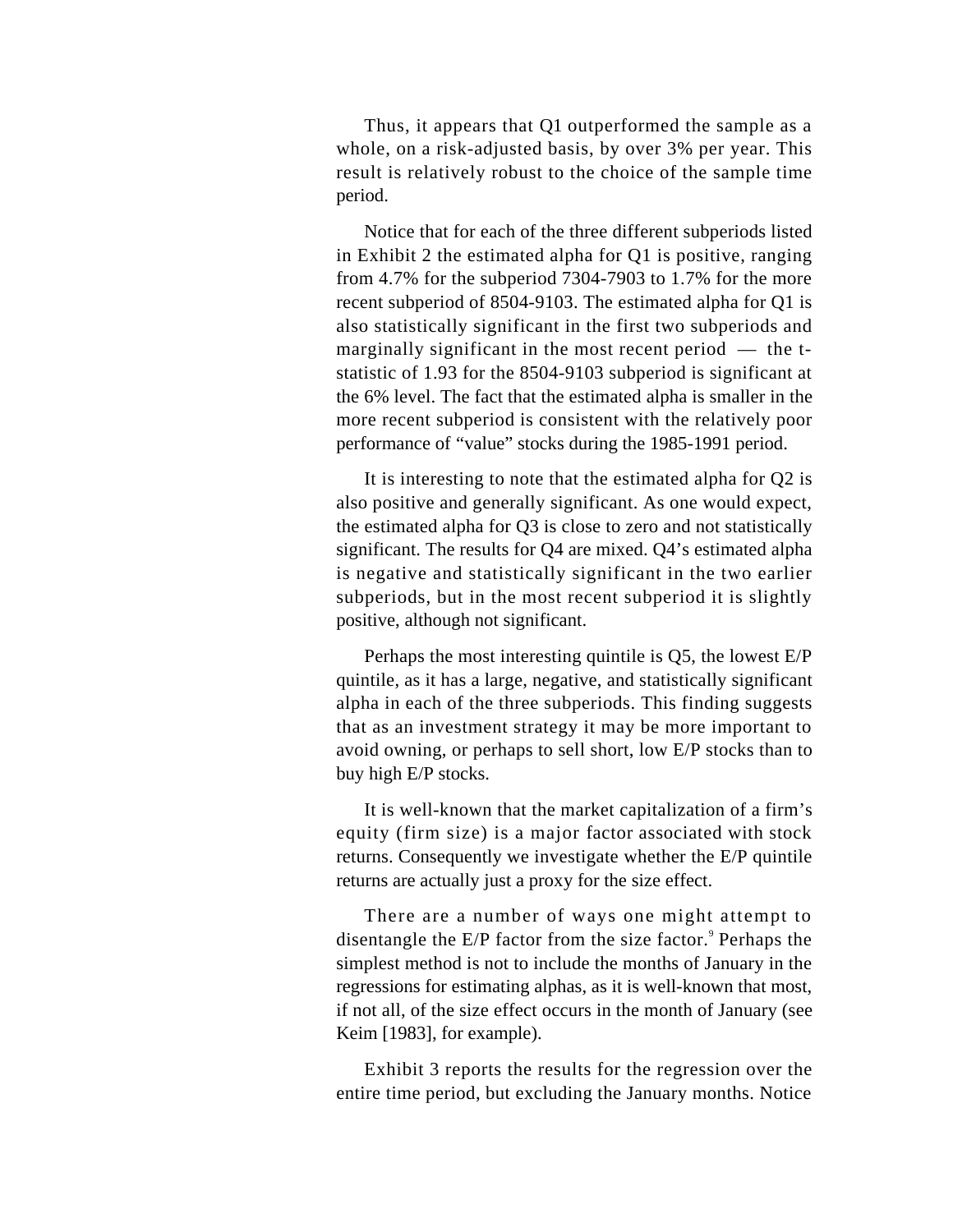that while the estimated alpha for Q1 is reduced from 3.4% to 2.4% when the January months are excluded, it is still statistically significant.

Notice also the estimated alphas for Q2 through Q5 are essentially unchanged by excluding January months.

### **EXHIBIT 3**

Estimates of Alpha Excluding January Months Equal-Weighted E/P Quintiles versus Equal-Weighted Index of All Sample Stocks (Industry-Diversified E/P Quintiles)  $ER(Qi)t = A + B \times ER$  (All Stocks, Eqwtd)t

|      | All Months Except January, 7304-9103 |      |         |          |          |      |  |  |  |
|------|--------------------------------------|------|---------|----------|----------|------|--|--|--|
|      | (Hi E/P)                             |      |         |          | (Lo E/P) |      |  |  |  |
|      |                                      | Oʻ2  | 03      | 04       | כנ       | - 05 |  |  |  |
|      | 2.4%                                 | 2.5% | $0.6\%$ | $-1.0\%$ | $-4.7\%$ | 7.1% |  |  |  |
| t(A) | 3.25                                 | 5.13 | 1.23    | $-1.81$  | $-5.42$  |      |  |  |  |

The results are based on regressing the monthly excess return (ER) for each quintile, defined as the median return for the quintile minus the monthly T-bill return, against the excess return for an equally-weighted portfolio consisting of all sample stocks, with January months excluded.

Annualized estimates of alpha (A) are produced by multiplying monthly estimates by twelve.

These results suggest that the estimated alpha for high E/P stocks is positive, even when controlling for firm size. On the other hand, the alpha for high E/P stocks is probably overstated if the researcher does not control for firm size.

The findings we report in Exhibits 2 and 3 are consistent with most of the previous studies on E/P strategies. Thus, if our conclusion that high E/P stocks historically have generated positive alphas is true, the next question is "why?" What are the economic and investor behavioral factors that caused this result?

# **HIGGLEDY PIGGLEDY REVISITED**

In our 1992 article we examined the correlation between earnings changes during adjacent years as well as lagged years. As do Brealey [1967] and others, we found the average correlation coefficients for adjacent and lagged years' earnings changes to be close to zero when all stocks are included in the sample. We also found that the average correlation coefficients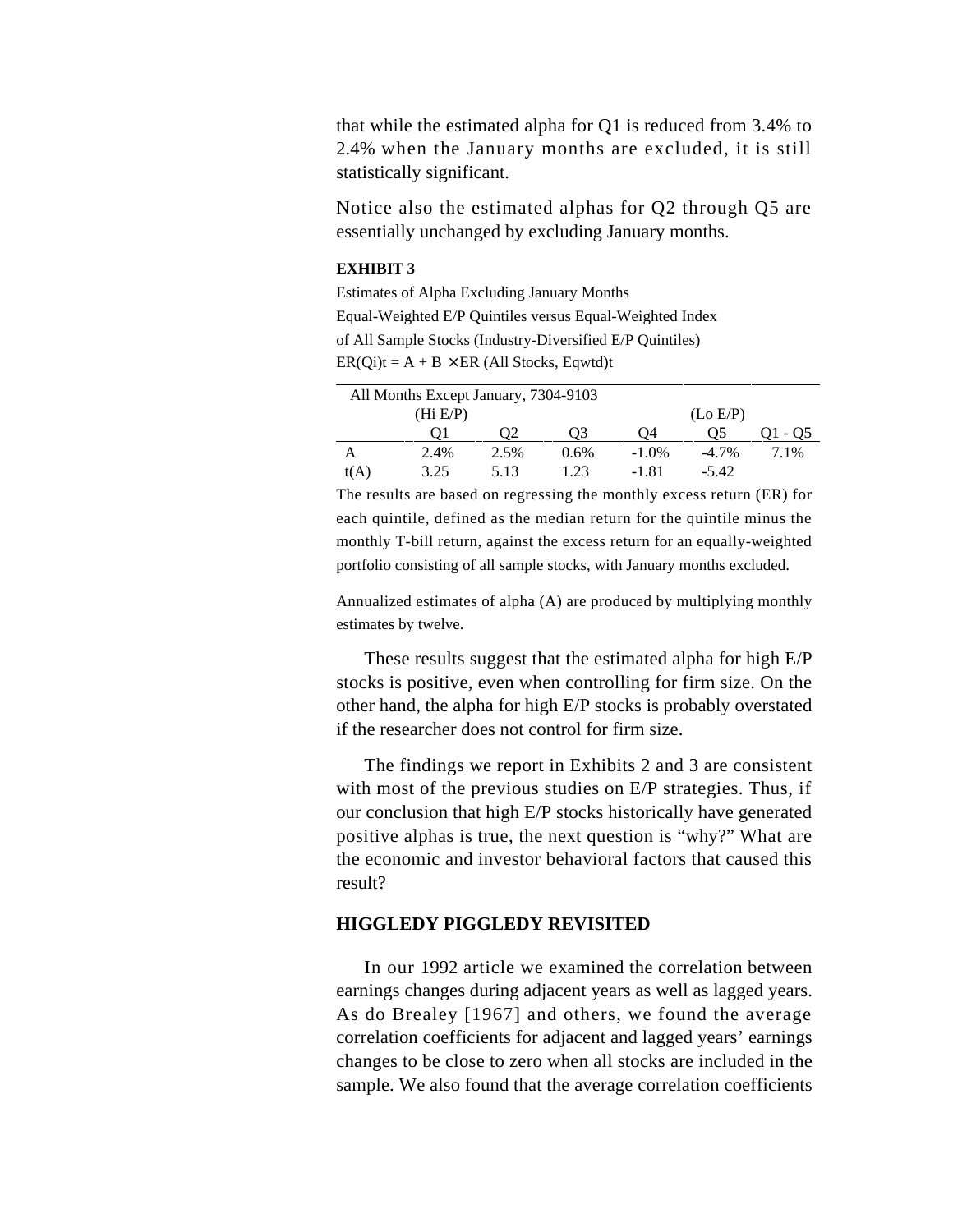for adjacent and lagged years' earnings changes are close to zero when each E/P quintile is considered as a separate sample.

Even if the correlation of single-year earnings changes is close to zero, however, it could still be the case that multi-year earnings growth rates are positively correlated. One might also argue that multi-year earnings growth rates are more important to investors in determining stock prices than are single-year earnings changes.

Consequently, for this article we extend this line of analysis by examining the correlation between past four-year EPS growth rates and subsequent (future) four-year growth rates. For example, for E/P quintiles formed at the end of March 1976 (denoted 7603), each company's EPS growth rate over the previous four years (1971 to 1975) would be correlated with that same company's growth rate over the subsequent four years (l975 to 1979). The results are summarized in Exhibit 4.

#### **EXHIBIT 4**

Year-by-Year Correlation Coefficients of Four-Year EPS Growth Rates (Industry-Diversified E/P Quintiles)

| vummoo,   |                      |               |          |                |          |          |          |
|-----------|----------------------|---------------|----------|----------------|----------|----------|----------|
| Formation | Earnings             | All           | (Hi E/P) |                |          |          | (Lo E/P) |
| Date      | Years                | <b>Stocks</b> | O1       | Q <sub>2</sub> | Q3       | Q4       | Q5       |
| 7603      | 71-75 & 75-79        | $-0.074$      | 0.000    | 0.111          | $-0.212$ | $-0.126$ | $-0.051$ |
| 7703      | 72-76 & 76-80        | 0.015         | $-0.099$ | 0.227          | $-0.063$ | 0.092    | 0.017    |
| 7803      | 73-77 & 77-81        | 0.008         | $-0.032$ | 0.107          | 0.106    | 0.067    | $-0.095$ |
| 7903      | 74-78 & 78-82        | 0.007         | $-0.010$ | $-0.056$       | 0.099    | 0.015    | 0.046    |
| 8003      | 75-79 & 79-83        | $-0.058$      | $-0.171$ | 0.004          | $-0.096$ | 0.015    | 0.027    |
| 8103      | 76-80 & 80-84        | $-0.089$      | $-0.203$ | $-0.073$       | $-0.021$ | $-0.116$ | $-0.062$ |
| 8203      | 77-81 & 81-85        | $-0.138$      | $-0.268$ | $-0.174$       | 0.024    | $-0.087$ | $-0.122$ |
| 8303      | 78-82 & 82-86        | $-0.121$      | $-0.137$ | $-0.170$       | $-0.215$ | $-0.012$ | 0.165    |
| 8403      | 79-83 & 83-87        | $-0.114$      | 0.040    | $-0.191$       | $-0.235$ | $-0.074$ | $-0.072$ |
| 8503      | 80-84 & 84-88        | $-0.081$      | $-0.096$ | $-0.058$       | 0.006    | $-0.168$ | 0.039    |
| 8603      | 81-85 & 85-89        | $-0.049$      | 0.034    | $-0.018$       | $-0.073$ | $-0.081$ | $-0.013$ |
| Average   |                      | $-0.063$      | $-0.086$ | $-0.027$       | $-0.062$ | $-0.043$ | $-0.011$ |
|           | $\sim$ $\sim$ $\sim$ |               |          | ---            |          |          |          |

Correlation coefficients are for the four-year percentage EPS growth rate prior to the formation date ( $T =$ 0) of the E/P portfolios correlated with the four-year percentage EPS growth rate subsequent to the portfolio formation date.

> As is the case with both the adjacent and the lagged years, the average correlation coefficients for the four-year growth rates are close to zero. This is true for all stocks as well as for each of the E/P quintiles when they are treated as a separate sample. This implies that multi-year earnings growth rates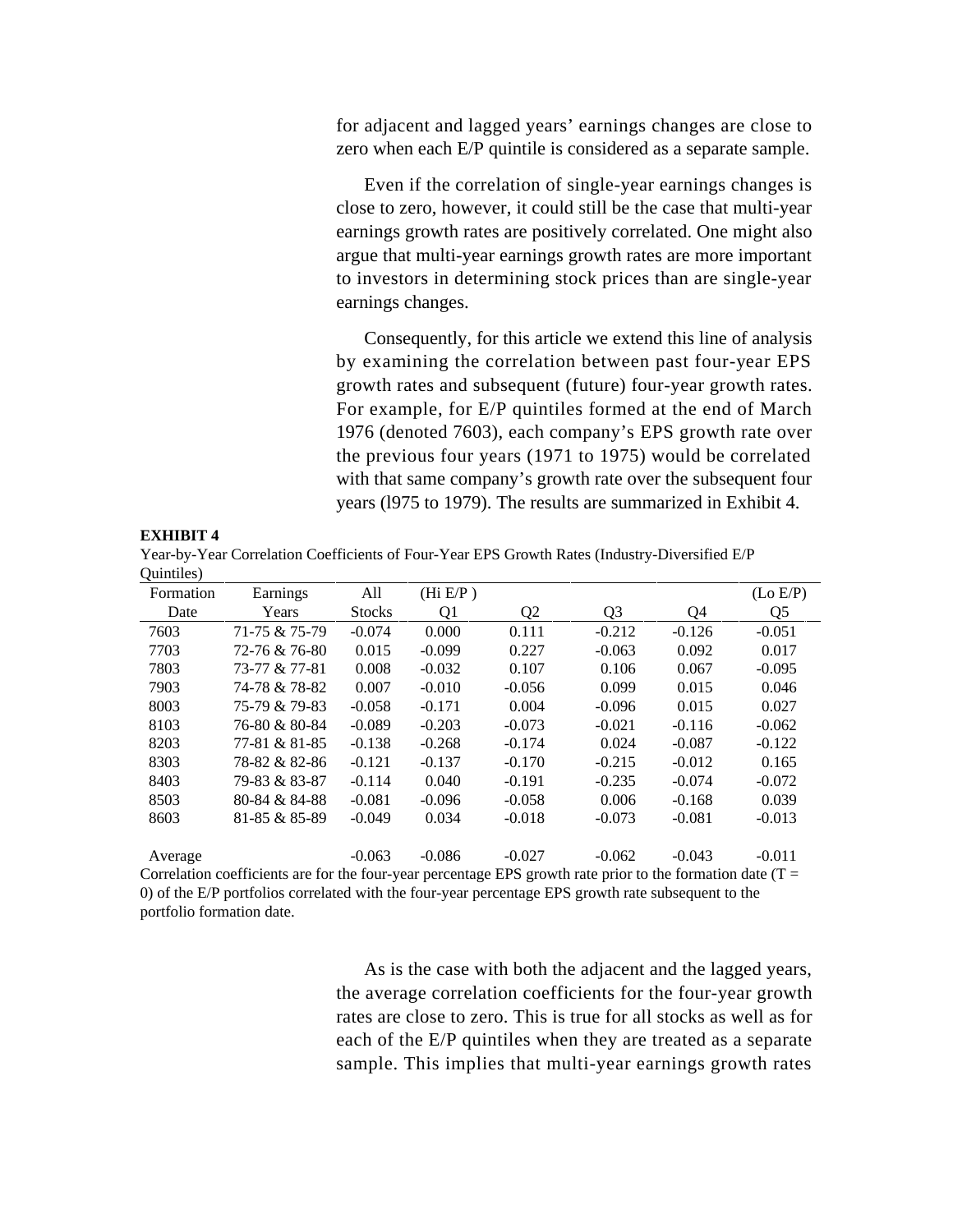cannot be forecast on the basis of simple time series models of earnings growth, just as single-year earnings cannot.

The fact that earnings growth rates are not correlated over time does not imply that earnings changes are literally determined by a random number generator. If investors can distinguish between low- and high-growth companies, and assuming that prices are set in a rational manner so as to incorporate investors' forecasts of earnings growth, one might observe high E/P companies generating relatively low subsequent earnings growth (and vice versa for low E/P companies). This, in fact, has been the case.

Exhibit 5 reports by E/P quintile the excess annualized eight-year growth rate *subsequent* to the date portfolios are formed. Excess growth is determined as the median eight-year growth rate of the companies within each E/P quintile minus the median eight-year growth rate for quintile  $3$  — thus, the excess growth rate for Q3 is always zero.

|           | Median     |          |                |         | Excess Eight-Year Growth Rates |          |           |
|-----------|------------|----------|----------------|---------|--------------------------------|----------|-----------|
| Formation | Growth for | (Hi E/P) |                |         |                                | (Lo E/P) |           |
| Date      | Q3         | Q1       | Q <sub>2</sub> | Q3      | O4                             | Q5       | $Q1 - Q5$ |
| 7303      | 10.6%      | $-3.8\%$ | $-0.8%$        | $0.0\%$ | $-0.9\%$                       | 2.7%     | $-6.6\%$  |
| 7403      | 8.5%       | $-3.3\%$ | 0.3%           | $0.0\%$ | 1.3%                           | 1.8%     | $-5.1\%$  |
| 7503      | 7.1%       | $-4.9\%$ | $-2.8%$        | $0.0\%$ | $0.0\%$                        | 3.6%     | $-8.5\%$  |
| 7603      | 8.0%       | $-4.0\%$ | $-1.7\%$       | $0.0\%$ | 1.0%                           | 2.9%     | $-6.9\%$  |
| 7703      | 7.1%       | $-2.5%$  | $-1.0\%$       | $0.0\%$ | 1.6%                           | 1.9%     | $-4.4%$   |
| 7803      | 5.0%       | $-1.8%$  | $-0.4%$        | $0.0\%$ | 1.5%                           | 4.2%     | $-6.0\%$  |
| 7903      | 4.4%       | $-2.1%$  | $-3.4%$        | $0.0\%$ | $-0.1\%$                       | 2.6%     | $-4.7\%$  |
| 8003      | 2.2%       | $-1.1\%$ | $-0.8%$        | $0.0\%$ | 2.1%                           | 3.0%     | $-4.1%$   |
| 8103      | 4.8%       | $-2.9\%$ | $0.0\%$        | $0.0\%$ | 0.9%                           | 0.5%     | $-3.3\%$  |
| 8203      | 5.7%       | $-6.6%$  | $-4.2%$        | $0.0\%$ | $-1.4%$                        | 0.5%     | $-7.2\%$  |
| Average   | 6.3%       | $-3.3\%$ | $-1.5%$        | $0.0\%$ | 0.7%                           | 2.4%     | $-5.7\%$  |

Excess Annualized Eight-Year Growth Rates (Industry-Diversified E/P Quintiles)

**EXHIBIT 5**

Note that for every portfolio formation period the excess annualized eight-year growth rate is negative for Q1 and positive for Q5, and, as shown in the last column of Exhibit 5, the difference between Q1 and Q5 is quite large. On average, the earnings growth rate for  $Q1$  is 5.7% less per year, compounded for eight years, than that of  $Q5$ .<sup>10</sup>

Also, note that for six of the ten portfolio formation dates, the excess growth rate increases monotonically from Q1 to Q5.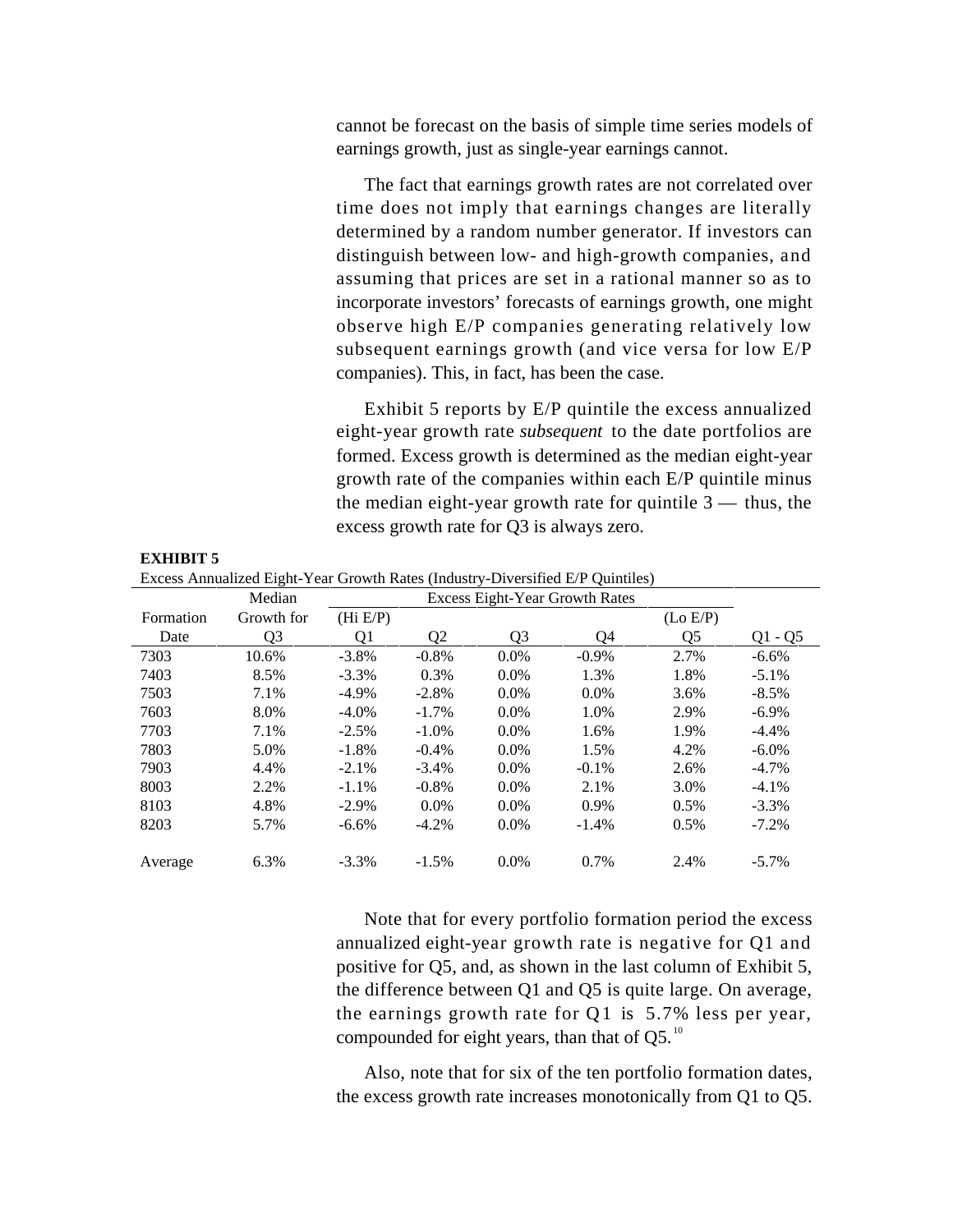That is, the excess growth rate for Q1 is less than that of Q2, which is less than that of Q3 which is less than that of Q4, which is less than that of Q5. We view this as strong evidence that, on average, investors are able to discriminate across companies on the basis of future earnings growth.

As we report in our 1992 article, there is considerable regression toward the mean in terms of earnings changes over time. This begs the question of whether the lower eight-year earnings growth rates for Q1 and Q2 relative to Q4 and Q5 are simply the result of Q1 and Q2 generating relatively low earnings growth in, say, only the first year after the E/P quintiles are formed, and average growth thereafter.

To address this issue, we compute single-year EPS changes for each of the "forward" years (denoted  $T + 1$  through  $T + 8$ ) in the eight-year period subsequent to the portfolio formation dates. To illustrate, consider the E/P quintiles formed on 7303: The earnings change in the forward year  $T + 1$  is based upon a comparison of fiscal 1973 EPS to fiscal 1972 EPS; the earnings change in the forward year  $T + 2$  is based upon a comparison of fiscal 1974 EPS to fiscal 1973 EPS; and so forth, so that the earnings change in the forward year  $T + 8$  is based upon a comparison of fiscal 1980 EPS to fiscal 1979 EPS.

This process is then repeated for E/P quintiles formed on 7403, 7503, and so forth, through 8203. The average singleyear excess EPS changes over all portfolio formation dates for each of the forward years  $T + 1$  through  $T + 8$  are reported in Exhibit 6 for each E/P quintile.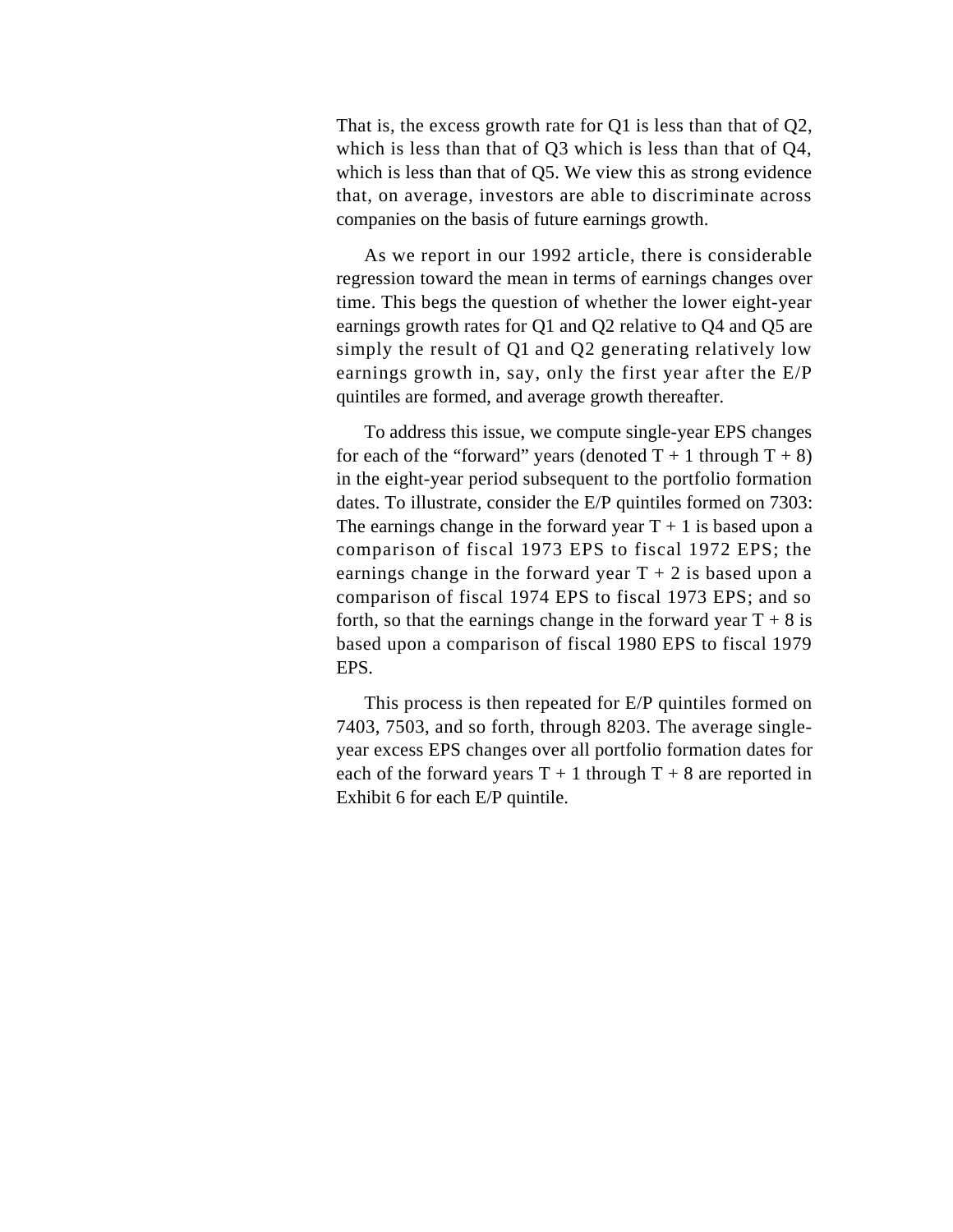| $E/P$ Ouintiles) |                |          |          |                          |          |          |           |
|------------------|----------------|----------|----------|--------------------------|----------|----------|-----------|
|                  | Q <sub>3</sub> |          |          | <b>Excess EPS Change</b> |          |          |           |
| Forward          | Avg. EPS       | (Hi E/P) |          |                          |          | (Lo E/P) |           |
| Year             | Change         | 01       | Ο2       | O3                       | O4       | O5       | $Q1 - Q5$ |
| $T+1$            | 10.2%          | $-9.9\%$ | $-3.6\%$ | $0.0\%$                  | 3.7%     | 8.6%     | $-18.5%$  |
| $T+2$            | 8.6%           | $-3.3\%$ | $-1.2%$  | $0.0\%$                  | 1.2%     | 3.7%     | $-7.0\%$  |
| $T+3$            | 8.8%           | $-1.7\%$ | $-0.6%$  | $0.0\%$                  | 0.5%     | 1.9%     | $-3.6\%$  |
| $T+4$            | 9.5%           | $-1.8\%$ | $-1.4%$  | $0.0\%$                  | 0.7%     | 1.1%     | $-2.9\%$  |
| $T + 5$          | 9.2%           | $-0.9\%$ | $-1.3%$  | $0.0\%$                  | $-0.7\%$ | 1.3%     | $-2.2\%$  |
| $T+6$            | 8.6%           | $-1.0\%$ | 0.4%     | $0.0\%$                  | 0.1%     | 1.0%     | $-2.0\%$  |
| $T + 7$          | 7.2%           | 0.2%     | $-0.2\%$ | $0.0\%$                  | 0.3%     | 1.7%     | $-1.5\%$  |
| $T+8$            | 6.8%           | $-0.3\%$ | $-1.4%$  | $0.0\%$                  | 0.9%     | 0.9%     | $-1.2\%$  |

Average Single-Year Excess EPS Changes for Forward Years  $T + 1$  Through  $T + 8$  (Industry-Diversified

**EXHIBIT 6**

Annual earnings changes are computed as the percentage change between fiscal EPS in year  $T + X$ compared to year  $T + X - 1$ , where  $T + X$  represents  $T + 1$ ,  $T + 2$ , ...,  $T + 8$ ; for example, for the formation date 7303 and for  $T + 1$ , the results represent the percentage changes in EPS from fiscal 72 to fiscal 73 for companies with October, November, and December fiscal years and for fiscal 73 to fiscal 74 for companies with January fiscal years. Observations whose absolute value > 300% are excluded from the sample, as are observations with negative earnings in year T.

Excess earnings changes are computed as the difference between the median earnings change for a quintile and the median earnings change for Q3.

> As is readily apparent from the last column of Exhibit 6, the difference in earnings growth between Q1 and Q5 is quite large in the forward years  $T + 1$  and  $T + 2$ , averaging -18.5% and -7.0%, respectively. Thus, a disproportionate part of the differences in eight-year EPS growth rates between Q1 and Q5 can be attributed to the first two years of the eight-year period.

> Nevertheless, for each of the forward years  $T + 1$  through  $T + 8$  the difference between Q1 and Q5 single-year EPS changes is negative. Also, for each of the forward years  $T + 1$ through  $T + 4$  the earnings change increases monotonically across E/P quintiles.

> We suspect that the very large differences in EPS growth in the forward year  $T + 1$  occur because investors correctly identify unusual and temporary swings in earnings. For example, if investors believe that a company has just reported unusually high earnings, they might assign a low price to those earnings, resulting in a high E/P ratio. If they are correct, and next year's earnings decline, then the excess EPS change in year T + 1 will likely be a large negative number.<sup>11</sup>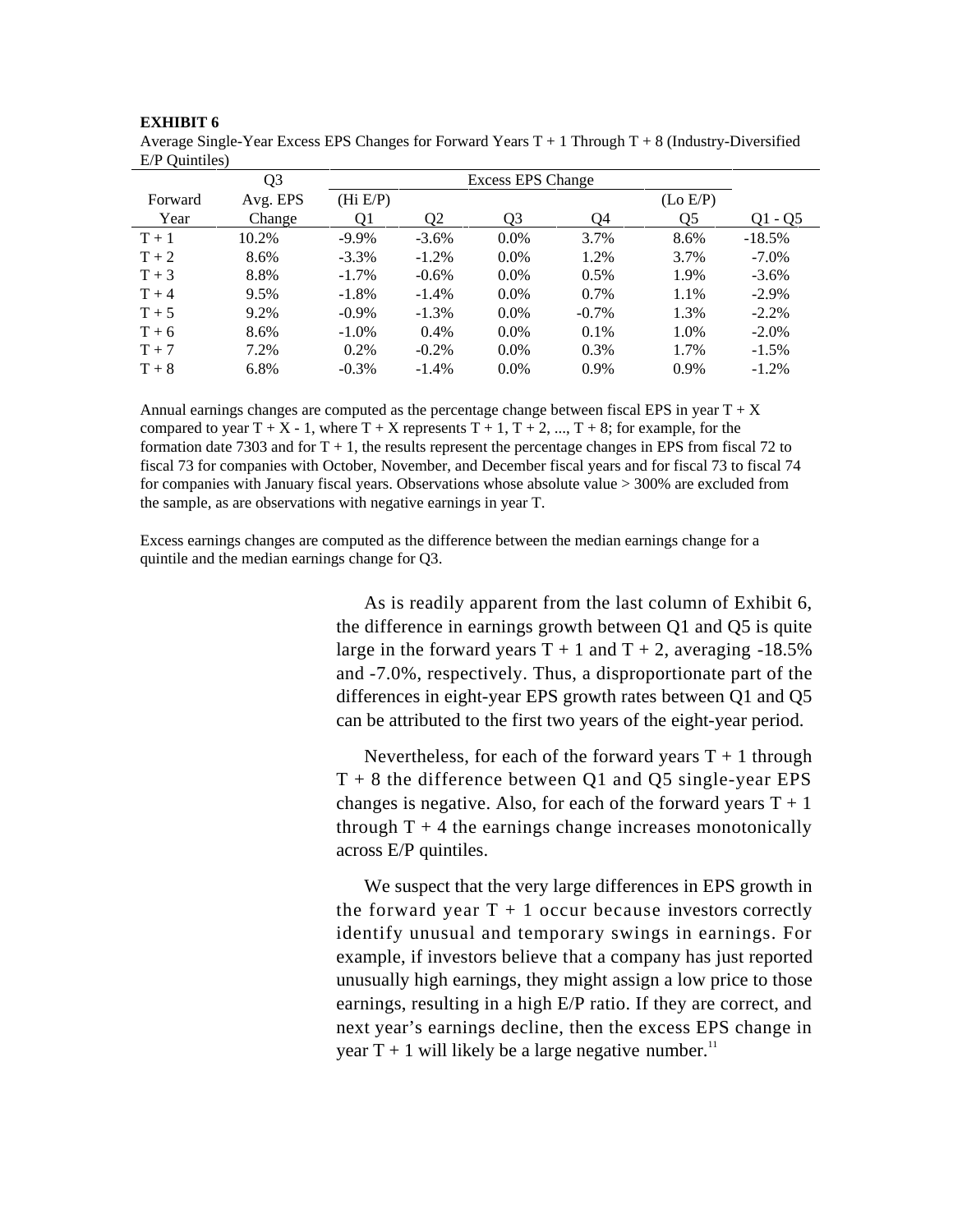Given the results presented in Exhibit 6, we conclude that investors are able to forecast *excess* EPS growth at least four years, and perhaps as many as eight years, into the future, *on average.* At the same time, as we document in our 1992 article, there is a large variance in the EPS growth rates for companies *within* each E/P quintile.

That is, within each E/P quintile there are some companies that generate very high growth rates and some that generate very low growth rates. Thus, at the individual company level there may be very large forecast errors of earnings growth.

This raises the question whether there are systematic differences in the earnings growth forecast errors across E/P quintiles. For example, suppose investors systematically underestimate the earnings growth for high E/P companies and overestimate the earnings growth of low E/P companies. If this is the case, such a systematic bias in the estimates of earnings growth might account for the reported positive alphas for high E/P portfolios and the negative alphas for low E/P portfolios.

# **ANALYSTS' FORECAST ERRORS**

So far we have used the word, "forecast," as a reference to the *implicit* forecasts incorporated in E/P ratios — that is, we assume that high E/P stocks sell at low prices relative to current earnings because investors expect the companies to generate low earnings growth, and vice versa. We now consider the *explicit* forecasts of analysts, as reported by I/B/E/S.

Specifically, we match the companies in the I/B/E/S historical data base with those companies in our original sample. The I/B/E/S historical data base includes data from 1976 and does not contain forecasts for every company in our original sample. Thus, the sample using actual forecasts is both smaller and covers three years fewer than our original sample.

Exhibit 7 reports by E/P quintile the average forecast of excess single-year EPS change for the forward years  $T + 1$ through  $T + 8$ . While the results are not directly comparable, note the similarity between Exhibits 7 and 6.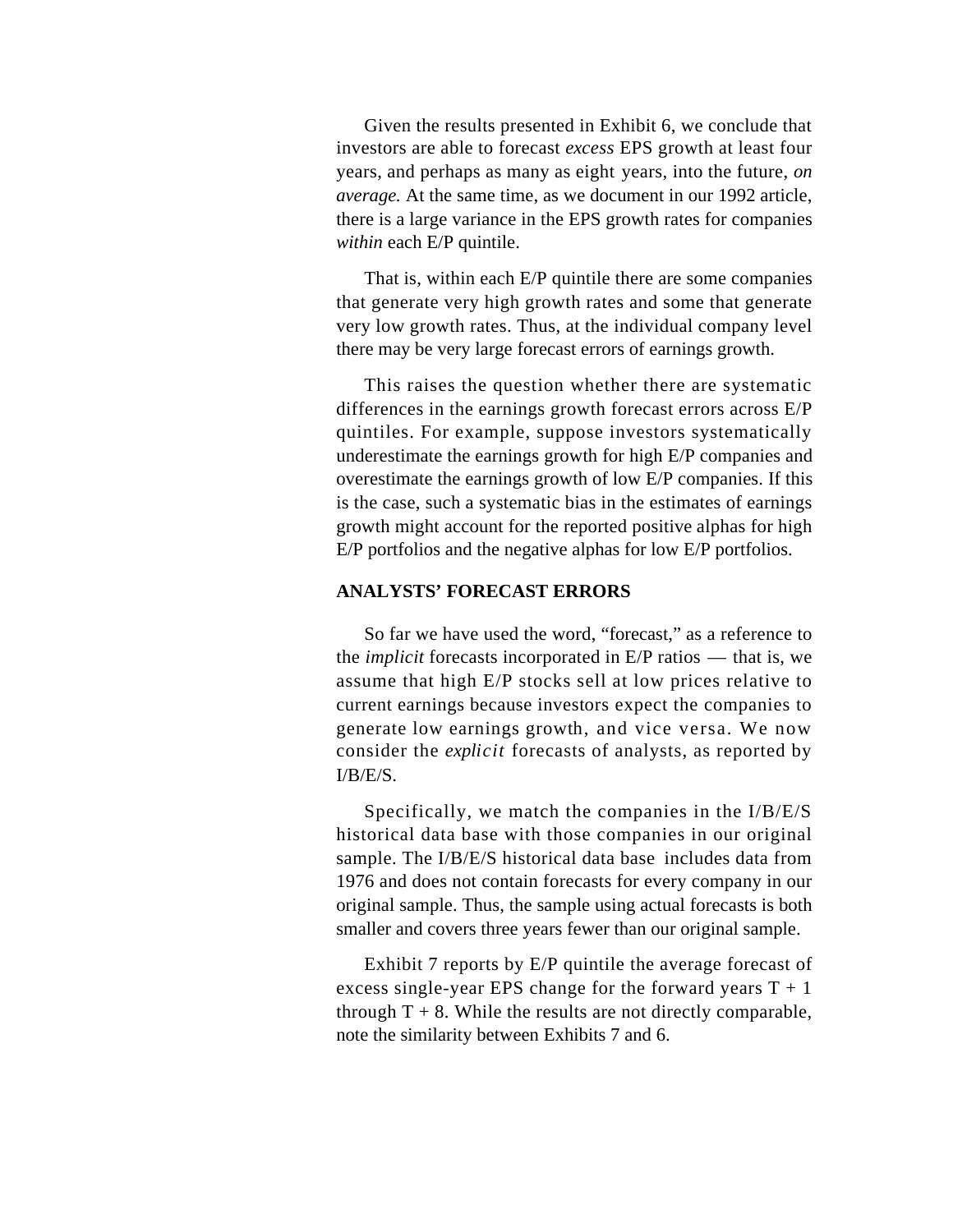|         | Average I ofceast of Bingle-Teat Excess Et B Change (Industry-Diversified E/I Quintites) |          |                |         |                                       |          |           |
|---------|------------------------------------------------------------------------------------------|----------|----------------|---------|---------------------------------------|----------|-----------|
|         | Forecast                                                                                 |          |                |         | Average Forecast of Excess EPS Change |          |           |
| Forward | <b>EPS</b> Change                                                                        | (Hi E/P) |                |         |                                       | (Lo E/P) |           |
| Year    | for Q3                                                                                   | O1       | O <sub>2</sub> | O3      | 04                                    | O5       | $Q1 - Q5$ |
| $T+1$   | 14.3%                                                                                    | $-9.0\%$ | $-3.3\%$       | $0.0\%$ | 5.2%                                  | 16.0%    | $-25.0\%$ |
| $T + 2$ | 13.2%                                                                                    | $-3.9\%$ | $-1.3%$        | $0.0\%$ | 2.3%                                  | 5.6%     | $-9.5\%$  |
| $T+3$   | 12.8%                                                                                    | $-2.4\%$ | $-0.7\%$       | $0.0\%$ | 1.5%                                  | 3.9%     | $-6.3\%$  |
| $T+4$   | 12.7%                                                                                    | $-1.8\%$ | $-0.8%$        | $0.0\%$ | 1.1%                                  | 2.8%     | $-4.6\%$  |
| $T+5$   | 11.9%                                                                                    | $-0.7\%$ | 0.3%           | $0.0\%$ | 1.5%                                  | 2.9%     | $-3.6\%$  |
| $T+6$   | 12.2%                                                                                    | $-1.6\%$ | 0.1%           | $0.0\%$ | 0.6%                                  | 2.6%     | $-4.2%$   |
| $T + 7$ | 12.2%                                                                                    | $-1.3\%$ | $-0.2\%$       | $0.0\%$ | 0.5%                                  | 1.9%     | $-3.2\%$  |
| $T+8$   | 11.6%                                                                                    | $-0.4%$  | 0.3%           | $0.0\%$ | 1.5%                                  | 3.1%     | $-3.5\%$  |

| <b>EXHIBIT 7</b>                                                                       |  |  |  |  |
|----------------------------------------------------------------------------------------|--|--|--|--|
| Average Forecast of Single-Year Excess EPS Change (Industry-Diversified E/P Quintiles) |  |  |  |  |
|                                                                                        |  |  |  |  |

For each company, forecasts of EPS change for Year  $T + 1$  are based on the mean IBES forecast (as of March 31 of that year) of EPS for the current fiscal year, compared to the actual earnings reported for year T + 0. For example, for E/P portfolios formed on 7603, and assuming a December fiscal year-end, the forecast (as of 7603) is for the fiscal EPS ending 7612. The forecast of EPS change for  $T + 1$  is based on the forecast for 7612 EPS compared to the actual 7512 EPS. Forecasts of EPS change for Year  $T + 2$ are based on the forecast of EPS for Year  $T + 2$  (as of March 31 of Year  $T + 2$ ). For example, for portfolios formed on 7603, the forecast of EPS for Year  $T + 2$  (as of 7703) is for the fiscal year ending 7712. The forecast of EPS change for Year  $T + 2$  is based on the forecast of 7712 EPS compared to the actual earnings reported for fiscal 7612. Forecasts of EPS change for Years  $T + 3$ , ...,  $T + 8$  are determined in a similar manner. Companies with negative earnings are excluded from the calculations.

For each formation date, and for each of the forward years, the forecast of excess EPS change for each E/P quintile is computed by subtracting the median forecast of EPS change across the companies in the Q3 quintile from the median forecast of EPS change across the companies in each of the E/P quintiles. The mean, over all quintile formation dates, of these median E/P quintile forecasts of excess EPS change is presented above for each of the forward years,  $T + 1$ , ...,  $T + 8$ .

> For example, note in Exhibit 6 that the actual excess EPS change for Q1 companies for year  $T + 1$  is -9.9%, while in Exhibit 7 the analysts' forecast of excess EPS change for Q1 companies for year  $T + 1$  is -9.0%. Similarly, the analysts forecast a large positive increase in year  $T + 1$  for Q5 companies of 16.0% (Exhibit 7), while the actual EPS change for Q5 companies in year  $T + 1$  is also large (8.6%, Exhibit 6).

> It is important to understand when examining the results reported in Exhibit 7 for the forward years  $T + 2$ , ...,  $T + 8$  that the forecasts we use were all made approximately nine months before the end of the fiscal year in question. That is, the forecasts for the forward years were not made 2, 3, ..., 8 years in advance. As explained in more detail in Exhibit 7, for the forward years  $T + 2$  through  $T + 8$  we maintain the same  $E/P$ ranking as determined for year  $T + 1$ . Then we record the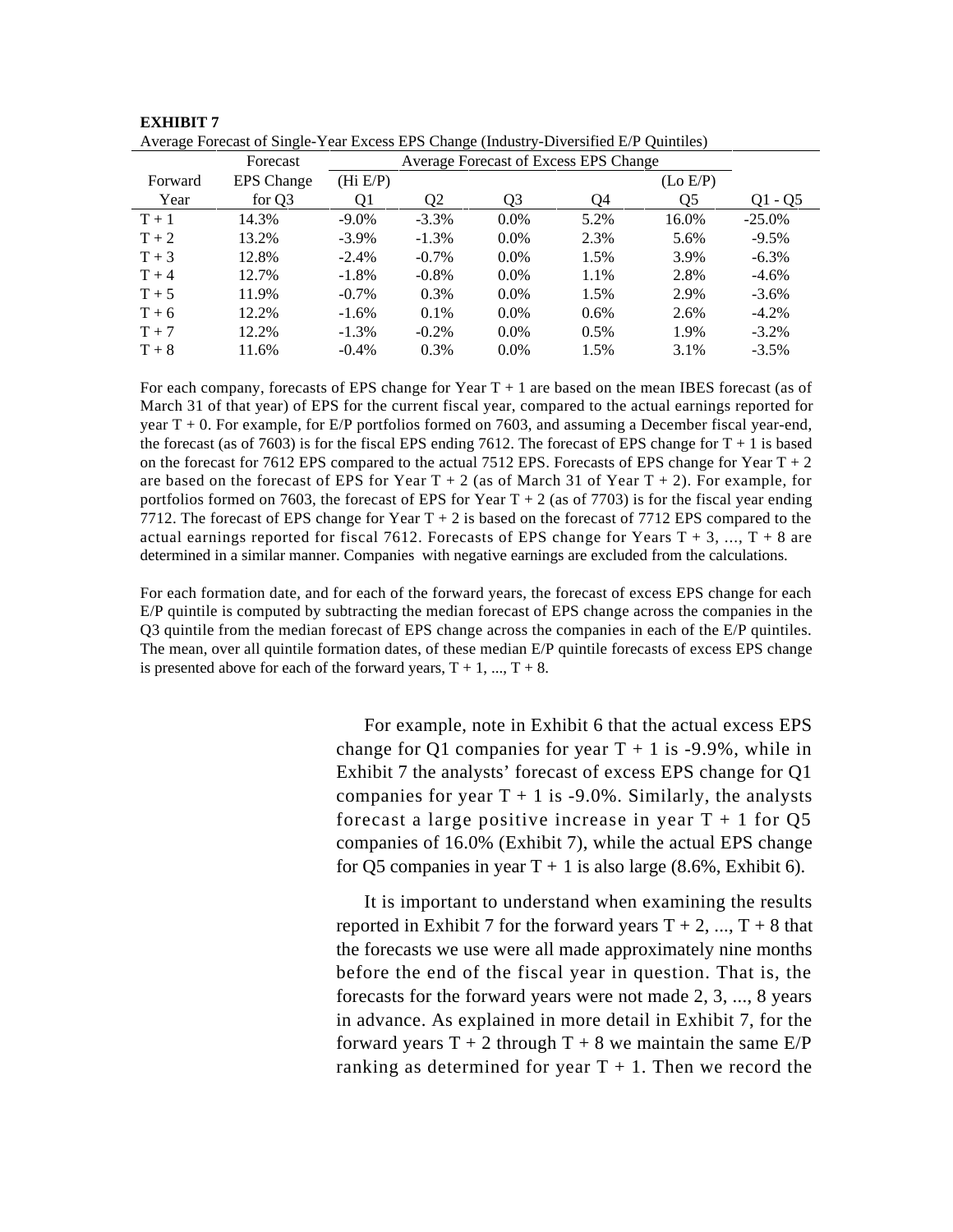forecast of EPS for year  $T + X$  as of March 31 in year  $T + X$ , where X represents the forward year 1, 2, ..., 8.

Now, note in Exhibit 7 that the difference between Q1 and Q5 EPS changes was forecast to be a large negative number in year  $T + 1$ . This difference was then forecast to decrease steadily in each of the forward years, but in fact the forecast difference remains negative as far out as the year  $T + 8$ . This is a pattern that is very similar to that of the actual difference between the Q1 and Q5 EPS changes reported in Exhibit 6. The similarity between the results in Exhibit 7 (forecasts of EPS changes) and Exhibit 6 (actual EPS changes) suggests that, on average, analysts' forecasts of excess EPS changes mirror actual excess EPS changes reasonably well.

Exhibit 8 reports data concerning the actual forecast errors of the analysts. This forecast error is defined as the difference between the mean of the analysts' EPS forecasts (as of March 31) and the company's actual EPS for the fiscal year in question, divided by the company's actual EPS for the previous fiscal year. That is,

Forecast Error  $(T + X) =$  [Forecast  $(T + X)$  -

Actual  $(T + X)/$ Actual  $(T + X - 1)$ 

where X represents the forward years, 1, ..., 8.

| $E/F$ <i>Quintiles</i> $\ell$ |                       |          |          |         |                                       |          |          |
|-------------------------------|-----------------------|----------|----------|---------|---------------------------------------|----------|----------|
|                               | Median                |          |          |         | Average Excess Forecast of EPS Change |          |          |
| Forward                       | <b>Forecast Error</b> | (Hi E/P) |          |         |                                       | (Lo E/P) |          |
| Year                          | for Q3                | 01       | O2       | O3      | Ο4                                    | O5       | Q1 - Q5  |
| $T+1$                         | 4.4%                  | 1.2%     | 1.0%     | $0.0\%$ | $-0.1\%$                              | 1.4%     | $-0.2\%$ |
| $T+2$                         | 4.5%                  | 1.0%     | 1.5%     | $0.0\%$ | $0.6\%$                               | 1.6%     | $-0.6\%$ |
| $T+3$                         | 5.2%                  | $-0.3\%$ | $-0.5\%$ | $0.0\%$ | 0.1%                                  | 1.1%     | $-1.4%$  |
| $T+4$                         | 4.5%                  | $0.9\%$  | 0.5%     | $0.0\%$ | $0.6\%$                               | 0.4%     | $0.5\%$  |
| $T+5$                         | 4.8%                  | $-0.3\%$ | 0.3%     | $0.0\%$ | $-0.6\%$                              | 1.1%     | $-1.4%$  |
| $T+6$                         | 4.8%                  | $-0.4%$  | 0.2%     | $0.0\%$ | $-0.6\%$                              | 2.3%     | $-2.7\%$ |
| $T + 7$                       | 4.7%                  | 0.4%     | 1.0%     | $0.0\%$ | $0.6\%$                               | 2.1%     | $-1.7\%$ |
| $T+8$                         | 5.7%                  | 0.9%     | 1.0%     | $0.0\%$ | 0.1%                                  | $0.6\%$  | 0.3%     |

#### **EXHIBIT 8**

Average Forecast Errors of Single-Year Excess EPS Changes Across E/P Quintiles (Industry-Diversified E/P Quintiles)

For each company, forecast errors for the forward year  $T + X$  are computed as:

[Forecast  $(T + X)$  - Actual  $(T + X)$ ]/Actual  $(T + X - 1)$ 

where X represents the forward year 1, ..., 8. Companies with negative earnings in the base year are excluded from the calculations. See Exhibit 7 for comments on how average excess forecast errors for each E/P quintile for each of the forward years  $T + 1$ ,  $T + 2$ , ...,  $T + 8$  are determined.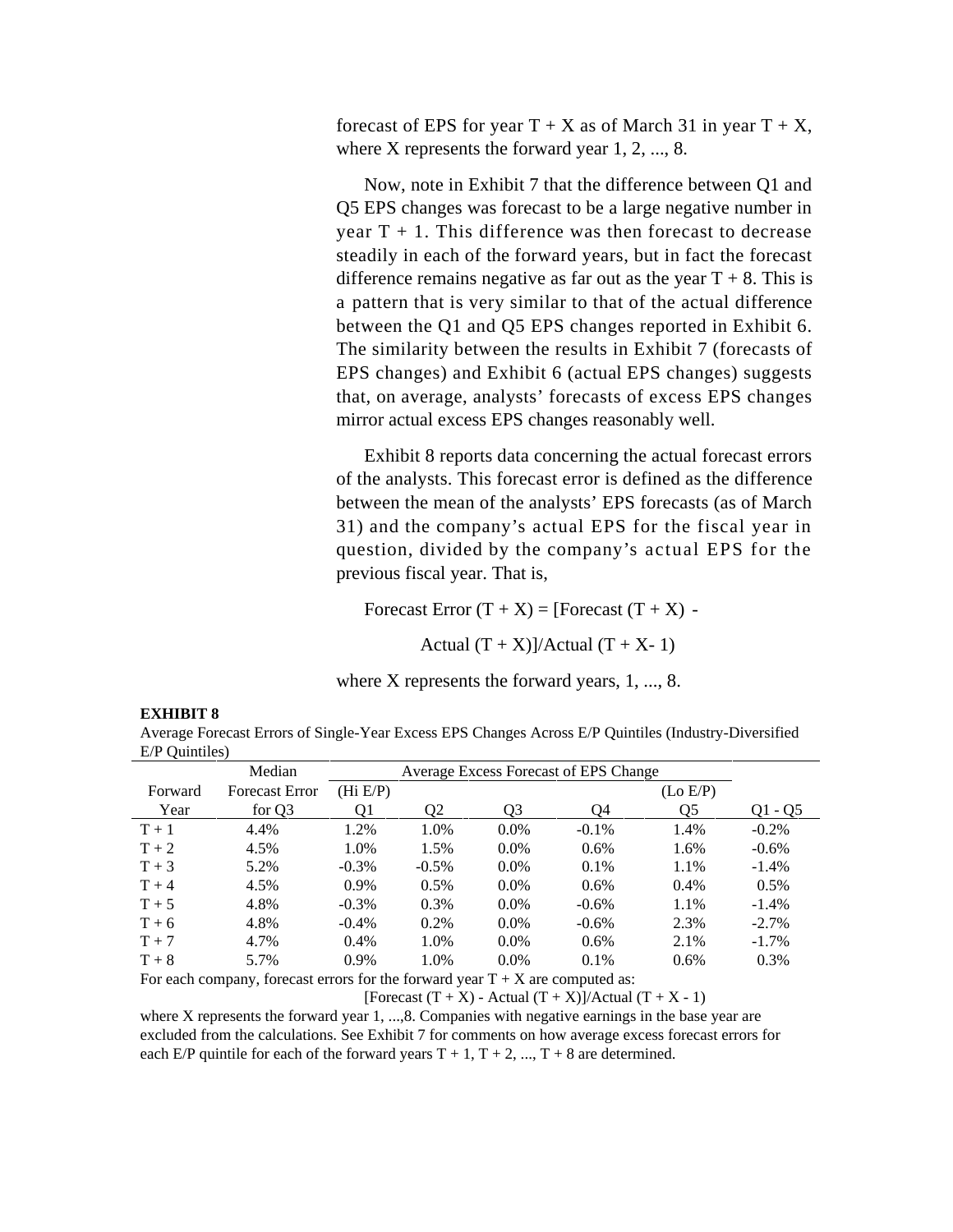Thus, a positive forecast error indicates that the analysts' forecasts were too high, and vice versa. The second column of Exhibit 8 lists the median forecast error for Q3 companies for each of the forward years  $T + 1$  through  $T + 8$ . Note that the forecast errors for this quintile are in the 4% to 5% range. This suggests that, on average, analysts' forecasts were high by 4% to 5%.

This is also true for companies in the other quintiles, and is consistent with the findings of other studies that have reported that analysts' forecasts tend to be somewhat optimistic (see, for example, De Bondt and Thaler [1990] and Stickel [1990]).

More relevant to this article are the excess forecast errors across E/P quintiles. Notice that on average the excess forecast errors are small, ranging from zero to plus or minus 2%, and display no strong monotonic pattern across E/P quintiles.

The last column in Exhibit 8 reports the difference in the average forecast errors for Q1 companies and Q5 companies. Notice that these differences tend to be negative, suggesting that analysts overestimated the actual earnings of Q5 companies by more than they did the Q1 companies. But, again, these differences are small and not statistically significant.

In our judgment, the differences in analysts' forecast errors between Q1 and Q5 companies are too small to explain the differences between the alphas associated with these two E/P quintiles. Note that the differences (Q1-Q5) range between +0.5% and -2.7% (Exhibit 8), while the difference between the alphas is 8.0% over all months (Exhibit 2) and 7.1% over all months except January (Exhibit 3).

Thus, we believe it is unlikely that overly optimistic forecasts of the Q5 companies' earnings, relative to those of Q1 companies, account for the differential performance between these E/P quintiles over the eighteen years covered in this study. $^{12}$ 

It is worth noting that our finding that analysts forecast errors are very similar across E/P quintiles is consistent with our previous observation that the earnings growth subsequent to forming the E/P quintiles is low for the high E/P quintile companies and high for the low E/P quintile companies. As we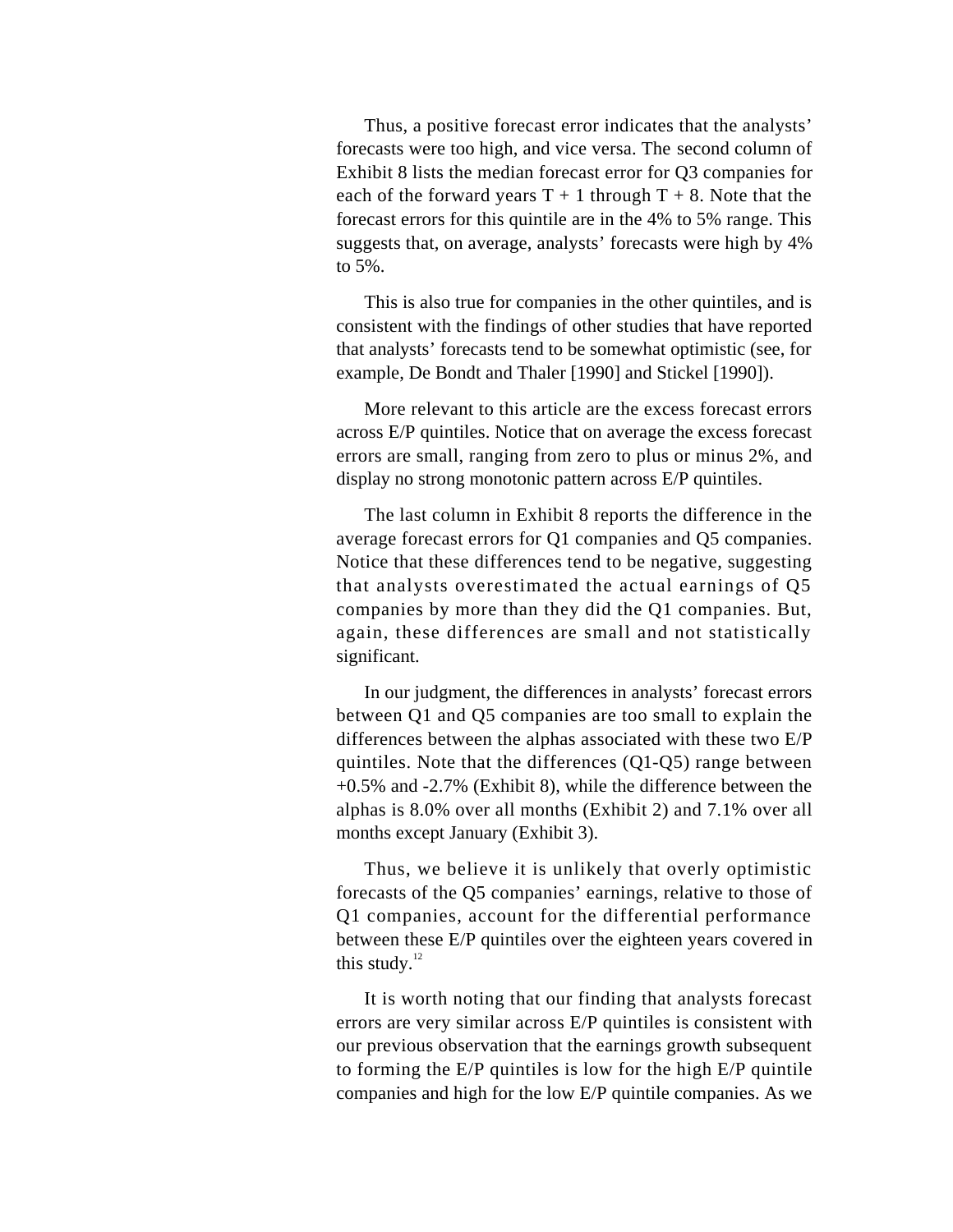argue earlier, if stock prices are based upon expected earnings growth, then a high E/P ratio provides an *implicit* forecast of low earnings growth, and vice versa.

Thus, on average both investors (who determine prices and E/P ratios) and analysts were able to discriminate correctly across companies on the basis of subsequent earnings growth. (In fact, one might interpret these two findings as evidence that the analysts' estimates of earnings recorded by I/B/E/S are good proxies for the actual estimates of earnings growth that investors use in setting prices.)

Unfortunately, these findings also imply that on average stocks are fairly valued, and therefore do not help explain the anomalous result of a positive alpha associated with high E/P stocks and a negative alpha associated with low E/P stocks.

# **ARE OMITTED RISK FACTORS THE SOURCES OF ALPHA?**

One possible explanation of the E/P anomaly is that high and low E/P stocks have different exposures to risk factors beyond the systematic market risk that is captured by betas. To investigate this possibility, we use the BARRA performance analysis system (PERFAN), which is based upon a complex, multi-factor model that attempts to control for systematic risk (beta), fifty five industry classifications, and thirteen other "risk" factor exposures.<sup>13</sup>

PERFANs were run for both the equal-weighted Q1 and Q5 portfolios over the entire time period of our study, using the equal-weighted portfolio of all our sample stocks as a benchmark. Statistics from the two PERFANS are reported in Exhibit 9.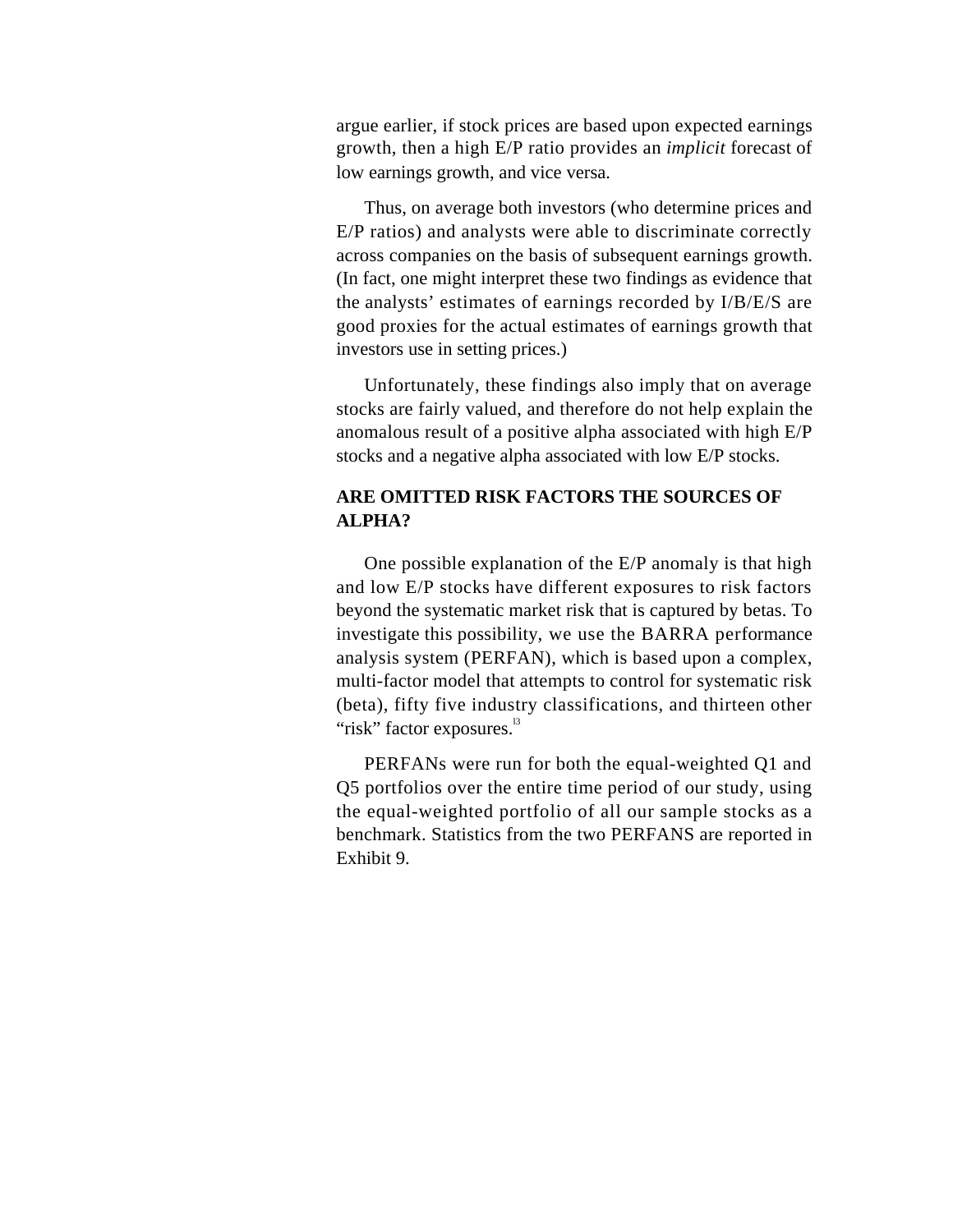### **EXHIBIT 9**

BARRA PERFAN Analysis

Benchmark: Equal-Weighted Portfolio of All Sample Stocks Time Period: All Months, 7304-9103

|                                 | <b>Beta Relative to All Stocks</b> |                                      |           |  |  |  |  |
|---------------------------------|------------------------------------|--------------------------------------|-----------|--|--|--|--|
|                                 | Q1                                 | Q5                                   | $Q1 - Q5$ |  |  |  |  |
| Beta                            | 1.00                               | 1.08                                 | $-0.08$   |  |  |  |  |
|                                 |                                    |                                      |           |  |  |  |  |
|                                 |                                    | <b>Average Risk Factor Exposures</b> |           |  |  |  |  |
|                                 | Q1                                 | Q5                                   | Q1 - Q5   |  |  |  |  |
| <b>Earnings/Price</b>           | 0.60                               | $-0.74$                              | 1.34      |  |  |  |  |
| Variability in Markets          | $-0.02$                            | 0.28                                 | $-0.30$   |  |  |  |  |
| <b>Success</b>                  | $-0.08$                            | $-0.05$                              | $-0.03$   |  |  |  |  |
| Size                            | $-0.04$                            | $-015$                               | 0.11      |  |  |  |  |
| <b>Trading Activity</b>         | 0.08                               | 0.12                                 | $-0.04$   |  |  |  |  |
| Growth                          | $-0.28$                            | 0.49                                 | $-0.77$   |  |  |  |  |
| <b>Book/Price</b>               | 0.36                               | $-0.14$                              | $-0.50$   |  |  |  |  |
| Earnings Variability            | 0.02                               | 0.42                                 | $-0.40$   |  |  |  |  |
| <b>Financial Leverage</b>       | 0.05                               | 0.21                                 | $-0.16$   |  |  |  |  |
| Foreign Income                  | 0.02                               | 0.01                                 | 0.01      |  |  |  |  |
| Labor Intensity                 | $-0.08$                            | $-0.04$                              | $-0.04$   |  |  |  |  |
| Yield                           | 0.24                               | $-0.40$                              | 0.64      |  |  |  |  |
| LoCap                           | 0.03                               | 0.02                                 | 0.01      |  |  |  |  |
|                                 |                                    | Contributions to Alpha               |           |  |  |  |  |
|                                 | Q1                                 | Q <sub>5</sub>                       | $Q1 - Q5$ |  |  |  |  |
| <b>Beta Timing</b>              | $-0.1%$                            | 0.4%                                 | $-0.5%$   |  |  |  |  |
| <b>Return to E/P</b>            | 1.9%                               | $-2.4%$                              | 4.3%      |  |  |  |  |
| <b>Return to Size</b>           | 0.2%                               | 0.2%                                 | 0.0%      |  |  |  |  |
| <b>Return to Book/Price</b>     | 1.3%                               | $-0.6%$                              | 1.9%      |  |  |  |  |
| Return to                       |                                    |                                      |           |  |  |  |  |
| Variability in Markets          | 0.1%                               | $-0.8%$                              | 0.9%      |  |  |  |  |
| <b>Other Risk Factors</b>       | $-0.3%$                            | $-0.7%$                              | 0.4%      |  |  |  |  |
| <b>All Industry Factors</b>     | 0.2%                               | 0.0%                                 | 0.2%      |  |  |  |  |
| <b>Specific Asset Selection</b> | 0.0%                               | $-0.6%$                              | 0.6%      |  |  |  |  |
|                                 |                                    |                                      |           |  |  |  |  |
| <b>Total Alpha</b>              | 3.3%                               | $-4.5%$                              | 7.8%      |  |  |  |  |

Betas are measured relative to the sample of all stocks.

Average risk factor exposures are expressed in units of each factor's crosssectional standard deviation.

Contributions to alpha are expressed as annualized percentage total return.

First note at the top of Exhibit 9 that the average beta is 1.00 for Q1 and 1.08 for Q5. Thus, the low E/P stocks tend to have higher systematic risk than the high E/P stocks. (Note that the betas are measured relative to the benchmark, which in this case is the equally-weighted portfolio consisting of the entire sample of stocks.)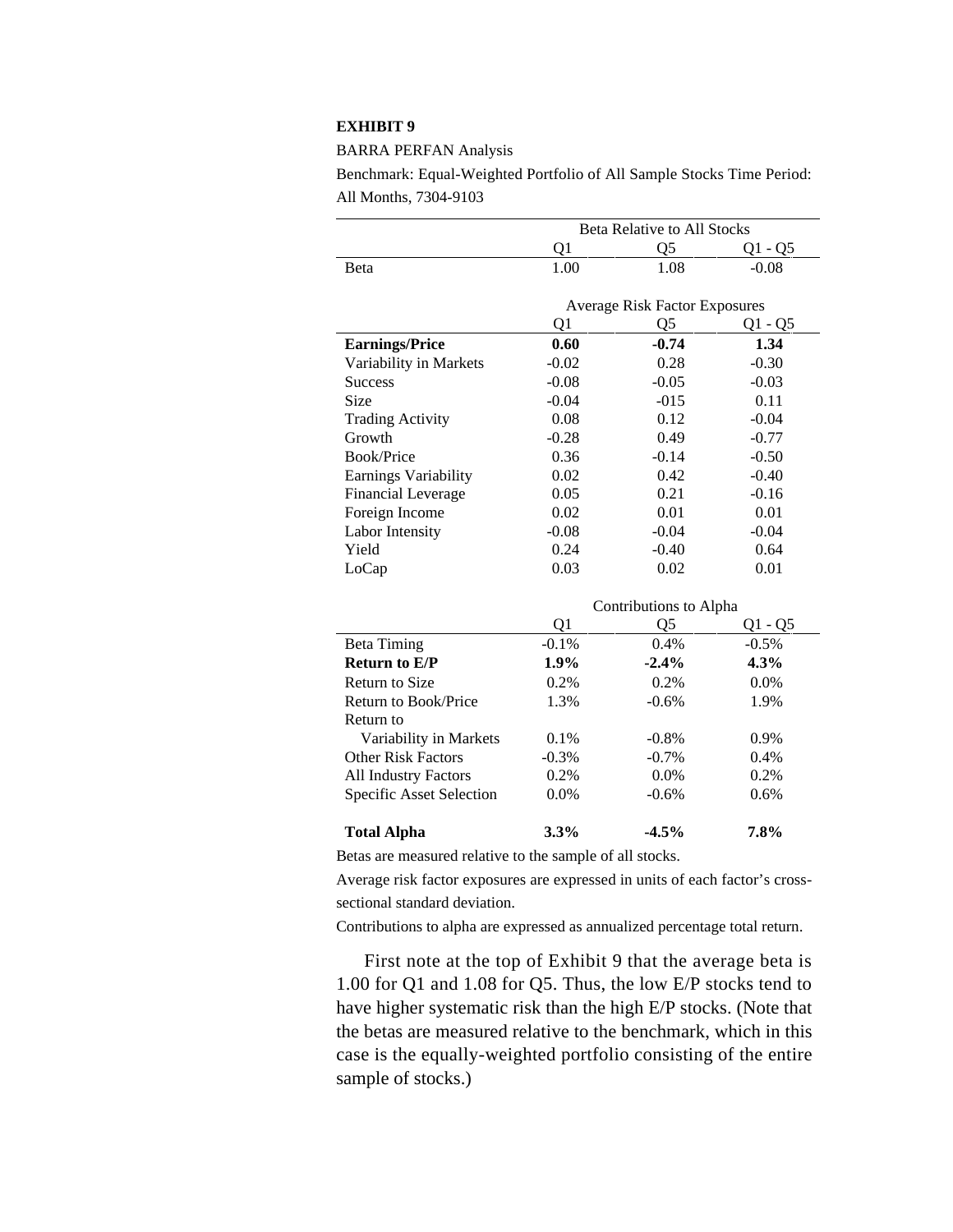The middle part of Exhibit 9 lists the average BARRA risk factor exposures over the entire time period of the study. A risk factor exposure represents the amount (measured in units of the cross-sectional standard deviation of the factor exposures in the benchmark portfolio) by which the average risk factor exposures of a portfolio exceed the average risk factor exposures of the benchmark.

To illustrate the interpretation of these risk factor exposures, consider the earnings/price (E/P) exposures. On average over the entire time period, the Q1 portfolio had an E/P ratio that was 0.60 standard deviations above the mean E/P ratio for the entire sample; the Q5 portfolio had an E/P ratio that was -0.74 standard deviations below the mean E/P ratio for the sample.

By looking down the third column  $(Q1 - Q5)$ , one can quickly spot the major differences between the two portfolios. Obviously, the largest difference is associated with the E/P ratio, with the Q1 portfolio having an E/P ratio 1.34 standard deviations larger than the Q5 portfolio. The other risk factor exposures are in line with what one might expect.

With respect to growth, Q1 is -0.77 standard deviations below Q5; with respect to book/price and dividend yield, Q1 is 0.50 and 0.64 standard deviations above Q5, respectively. The only other large differences are related to stock price variability (variability in markets) and earnings variability; As one might expect, Q5 companies tend to have more volatile stock prices and earnings.

The BARRA PERFAN system attempts to identify the sources of alpha. This is termed "contributions to alpha," and summary data are reported at the bottom of Exhibit 9. First consider the total alpha, which is 3.3% and -4.5% for Q1 and Q5, respectively, making the difference in total alpha between Q1 and Q5 equal to 7.8%. It is worth noting that this difference in total alpha based on the sixty-nine-factor BARRA model is very close to the 8.0% difference in alpha estimated by the single factor model (see Exhibit 2).

The industry exposures relative to the benchmark are not listed to conserve space. Given our methodology for creating industry-diversified portfolios, however, one would not expect to see large differences in terms of industry exposures, so the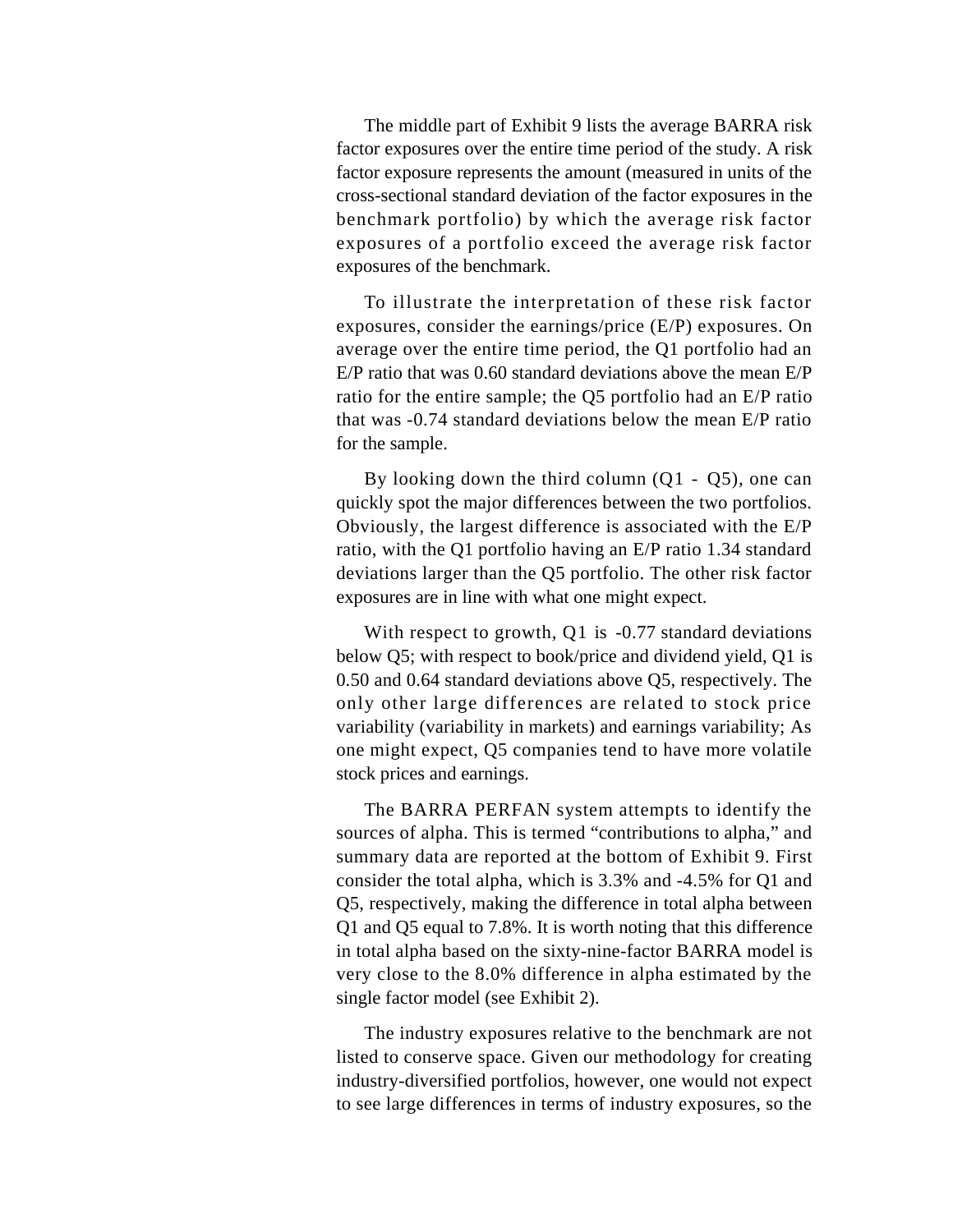contribution to alpha associated with industry exposures should be small. The PERFAN results are consistent with this expectation. Note that the contribution to alpha from all industry factors is only 0.2% and 0.0% for Q1 and Q5, respectively.

Clearly the most important factor in determining the difference in alpha between Q1 and Q5 is the return to E/P. A high E/P exposure contributes 1.9% to Q1's alpha and a low E/P exposure contributes -2.4% to Q5's alpha, making the differential contribution to alpha associated with E/P equal to 4.3%.

It is interesting to note that firm size did not affect the differential performance between Q1 and Q5. This is because the average size factor exposures are quite similar for Q1 and Q5, -0.04 and -0.15, respectively. As a result, the contribution to alpha associated with size is 0.2% for both Q1 and Q5.

As noted previously, in addition to the E/P and size factors, there are eleven other risk factors in the BARRA model. Of these eleven, only book/price and variability in markets made a significant contribution to alpha. The sum of the contributions to alpha associated with the remaining nine risk factors is listed as "other risk factors" in Exhibit 9. Note that these nine risk factors contribute only -0.3% to Q1's alpha and -0 7% to Q5's alpha, making the differential contribution to alpha 0.4%.

Book/price (B/P) is a relatively important factor in determining the differential alpha between Q1 and Q5, accounting for 1.9% of the difference. Variability in markets is another important factor, accounting for 0.9% of the difference between alphas. Of course, one might expect these two variables to be highly correlated with  $E/P$  — certainly  $E/P$  and B/P are related variables. Although less obvious, it also seems likely that  $E/P$  and variability in markets are related  $-$  in particular, low E/P stocks tend to have high stock price variance.

As noted above, E/P, B/P, and variability in markets account for 4.3%, 1.9%, and 0.9%, respectively, of the difference in contribution to alpha between Q1 and Q5. These three sum to 7.1%, leaving only 0.7% out of a total difference in performance of 7.8% between Q1 and Q5. If one assumes that the contributions to alpha from B/P and variability in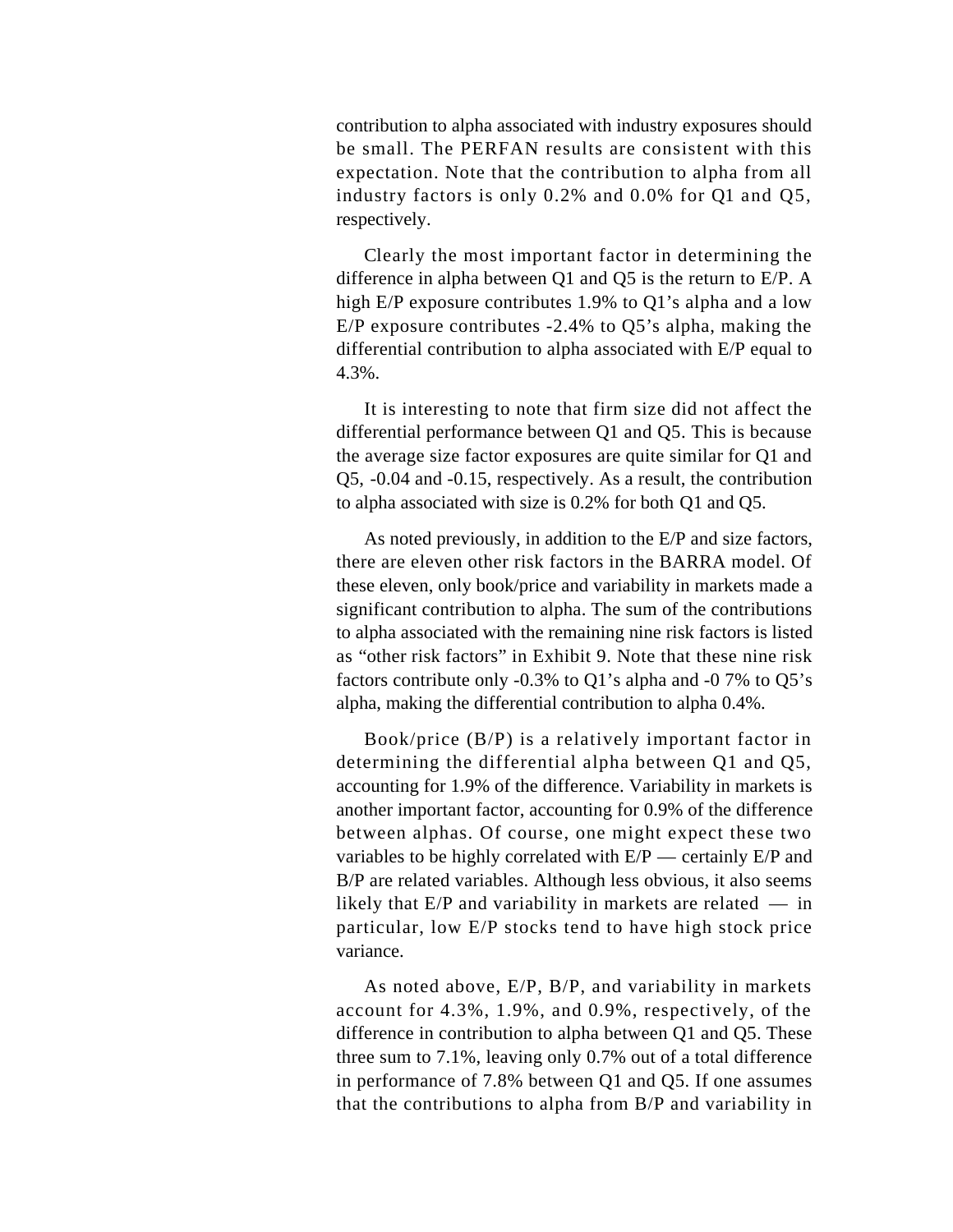markets are simply the result of having selected stocks on the basis of industry-relative E/P ratios, then only a small amount of the differential performance between Q1 and Q5 is left to be explained.

While one might disagree with this assumption, it appears to us that very little of the E/P anomaly can be explained by other risk factors. At least the twelve additional risk factors and the fifty-five industry factors in the BARRA PERFAN model do not account for the E/P effect. This makes it difficult to accept Ball's [1978] argument that E/P is a catchall proxy for omitted risk factors in asset pricing.

### **SUMMARY AND CONCLUSIONS**

Over the eighteen-year-period of this study, 7304-9103, high E/P stocks generated above-normal returns, and low E/P stocks generated below-normal returns. This is consistent with the findings of previous studies, and with the argument that stocks are incorrectly priced across E/P groups.

The major question we explore is the issue of what factor(s) account for, or explain, the anomalous returns to high and low E/P stocks. We look particularly at the earnings growth of companies subsequent to forming E/P portfolios, as well as analysts' forecast errors. We also use BARRA's performance analysis system to see if any of the factors in its multi-factor model could account for the abnormal returns.

Subsequent earnings growth does not appear to account for the abnormal returns, as high E/P stocks tend to generate low subsequent earnings growth, and low E/P stocks tend to generate high subsequent earnings growth. This is consistent with correct pricing of stocks across E/P groups, not incorrect pricing.

Analysts' forecast errors were approximately equal across E/P quintiles. Thus, analysts' forecast errors do not appear to be the source of the positive alphas associated with high E/P stocks and the negative alphas associated with low E/P stocks. Finally, BARRA's multi-factor model did not provide an answer to the E/P puzzle.

We can only speculate as to what drives the abnormal returns associated with high and low E/P stocks. One possible explanation is that the E/P anomaly is time period-specific,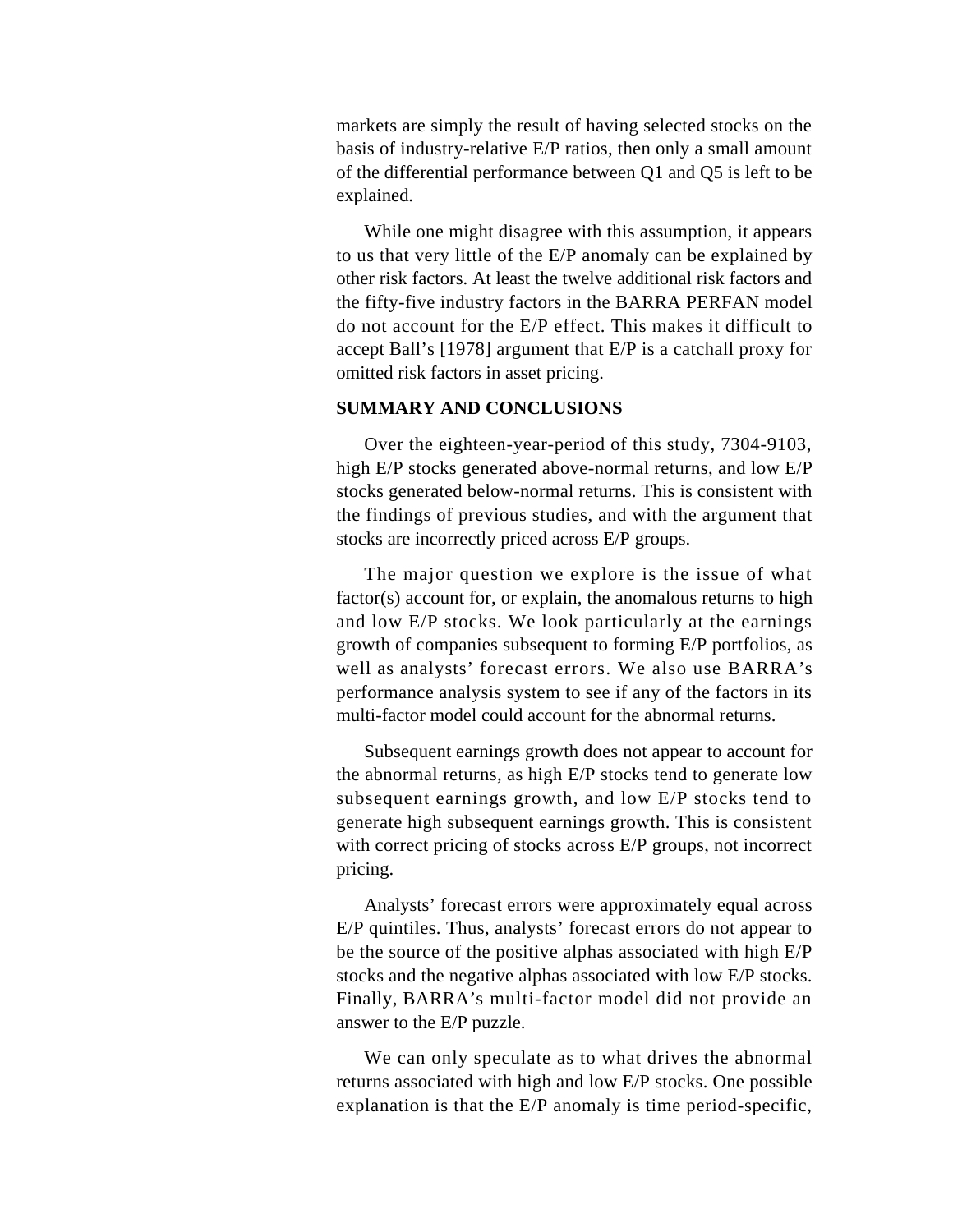although eighteen years is a rather long time period. It may also be the case that there are behavioral biases among investors that cause them systematically to underprice high E/P stocks and overprice low E/P stocks. Such irrational behavior is also difficult to accept, given the magnitude of the abnormal returns and the length of time over which the phenomenon has persisted. For now, the "E/P effect" remains an enigma.

#### **ENDNOTES**

<sup>1</sup> See fuller, Huberts, and Levinson [1992]. It is worth pointing out again, as we did in our 1992 article, that the authors of the original Higgledy, Piggledy studies state only that earnings changes tend to be uncorrelated over time and do not necessarily imply that earnings cannot be predicted.

<sup>2</sup> The market value of an individual company's common stock was required to be equal to or greater than 0.0001 times the market value of the S&P 500 as of March 31 of each year. To illustrate, on March 31, 1990, the market value of the S&P 500 was approximately \$2.2 trillion, making the minimum market value screen equal to \$220 million.

<sup>3</sup> In preparing this article we discovered, to our chagrin, a programming error associated with our 1992 article. Thus, the average E/P ratios reported in Exhibit 1 here are not identical to those reported error affect in Table 1 of the 1992 article. While this programming error affected the magnitude of the results reported in the 1992 article, its general conclusions are unchanged. (A corrected version of the 1992 article is available upon request.)

<sup>4</sup> The term, "return," refers to total return, i.e., price change plus dividends received during the period divided by beginning of period price. All returns are initially measured over one-month periods.

<sup>5</sup> We also formed portfolios by capitalization-weighting each stock in the portfolio on the formation date, and then following a buy-andhold strategy over the next twelve months. The results obtained using the cap-weighted portfolios were qualitatively the same as those obtained using equal-weighted portfolios.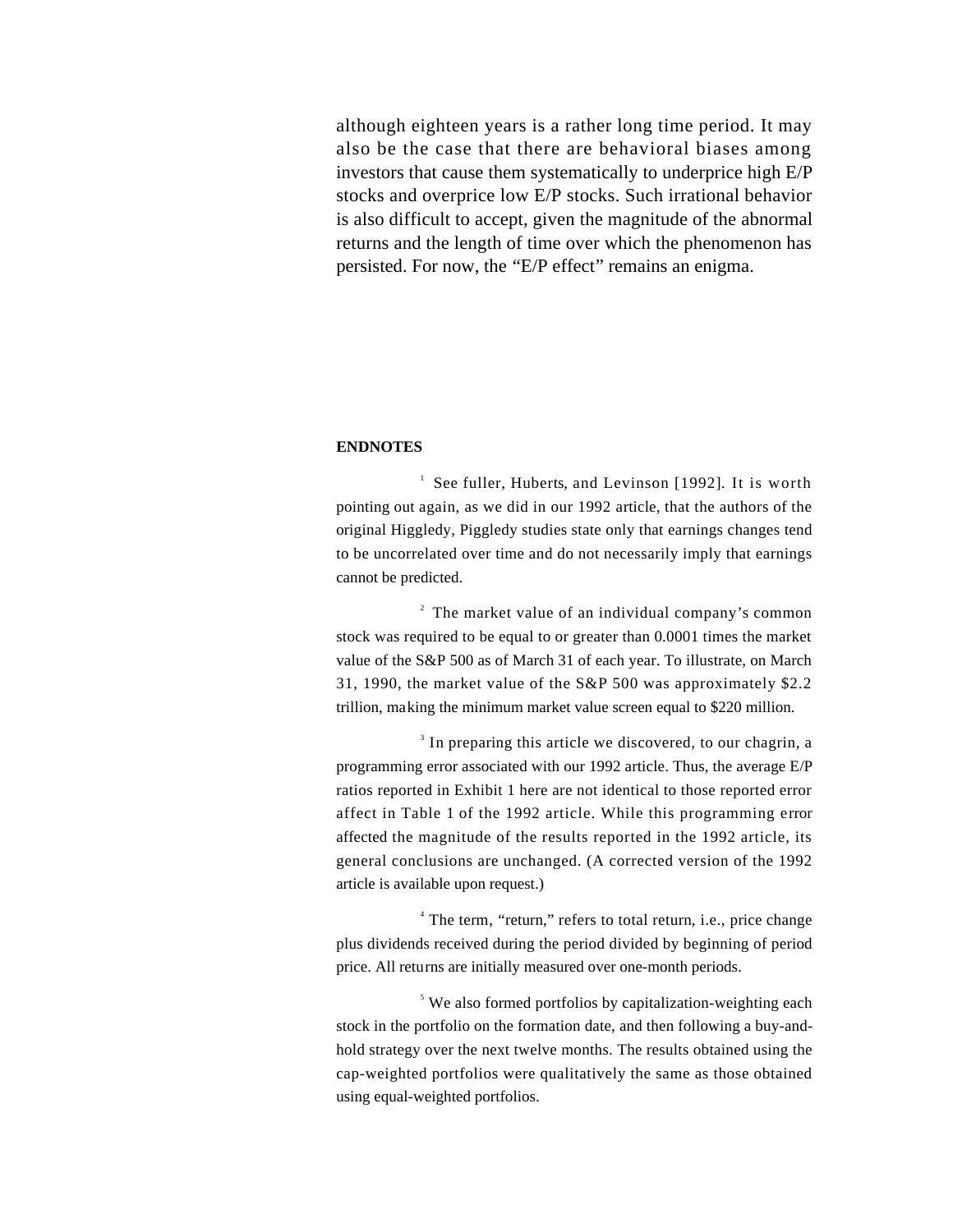6 These estimates of alphas should not be confused with a true CAPM equilibrium alpha estimated by regressing portfolio excess returns against the excess returns of a value-weighted index used as a proxy for the market portfolio of all risky assets. Rather, because they result from regressing the excess returns for each quintile against the excess return the entire sample, the alphas in Exhibit 2 should be thought of as the risk adjusted differential performance of each E/P quintile relative to universe of stocks from which the E/P quintiles are formed. We also regressed the E/P quintile excess returns against the value-weighted S&P 500 excess returns with qualitatively similar results.

The betas for each quintile are close to 1.0, except for  $Q5$ , which has a beta of approximately 1.07, and all the beta coefficients statistically significant. All the regression R-squares are at the 0.96 or greater level. Complete regression results are available from the authors.

<sup>8</sup> Given the number of monthly observations in all regressions, one can safely assume that a t-statistic with an absolute value of 2.0 or more is statistically sig nificant at the 5% level or less.

9 For example, along the lines of Fama and MacBeth [1973] we estimated the following monthly cross-sectional regressions: dependent variable was the individual stock's excess return; the independent variables were the stocks' beta, the stocks' E/P quintile ranking (from I to 5), the stocks' size quintile ranging (from 1 to 5), and the standardized product of the E/P and size quintile rankings. (The last variable is a check to see if there were interaction effects between E/P and size quintile rankings.) The mean of the time series of monthly coefficients for each of the independent variables was then examined to determine whether the coefficients are significantly different from zero. We found that all three coefficients were significantly different from zero and had the expected sign. These results suggest that both E/P and size help explain returns, but the effects of the two variables cannot be completely disentangled.

 $10<sup>10</sup>$  In some cases one needs to be cautious when interpreting the results for Q5, as it contains those companies with negative earnings. However, in this case the results are probably *understated* for Q5 because any company with negative earnings in the base year T was excluded from the calculation of earnings growth, and, as Ettredge and Fuller [1991] have shown, companies with negative earnings tend to have very large earnings changes in subsequent years.

 $\mu$ <sup>11</sup> According to the results reported in Exhibit 6, the differences in single-year earnings changes across E/P quintiles clearly decrease over time, which might be interpreted as evidence of regression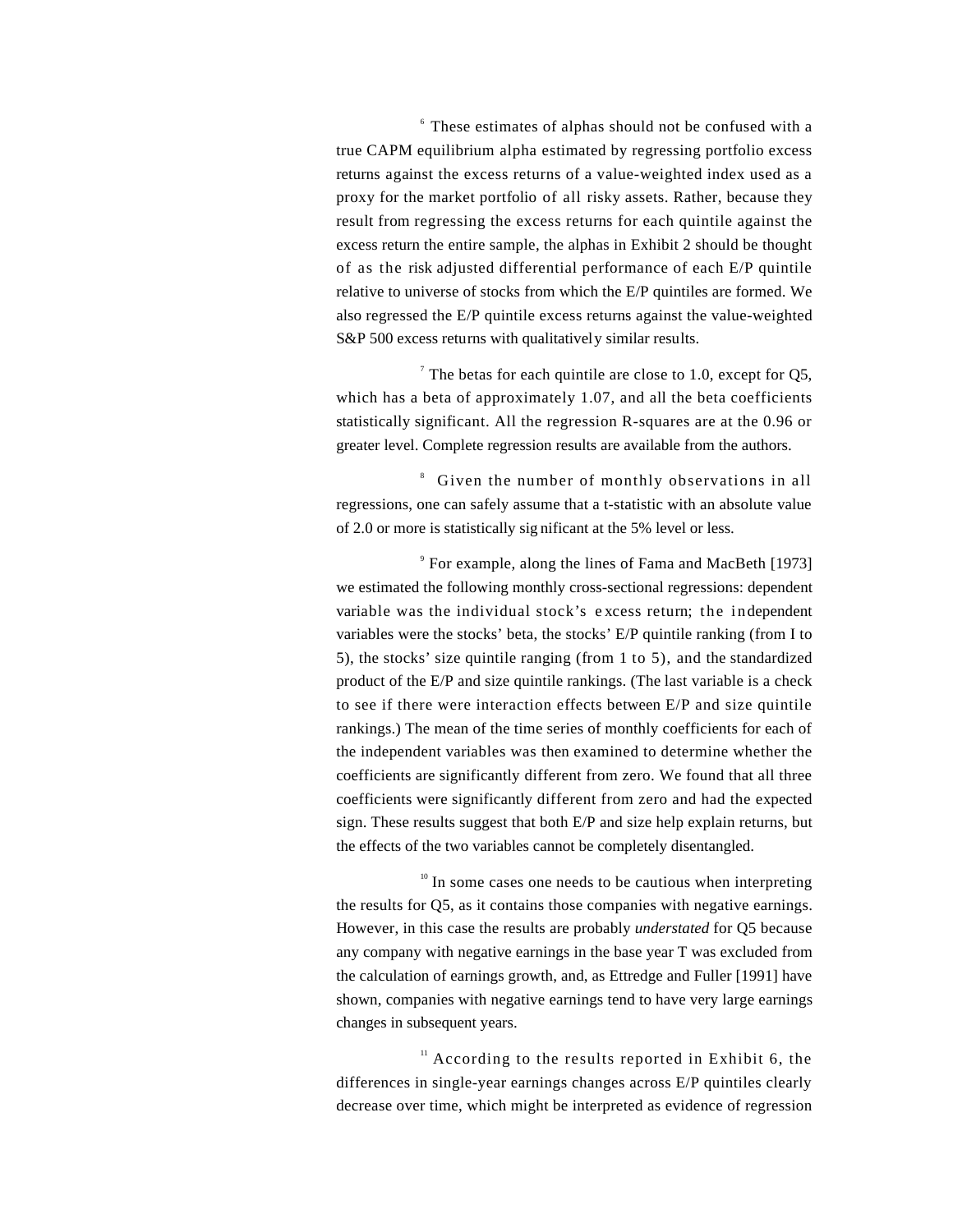toward the mean. One should be cautious in drawing such an inference because the results are potentially subject to survivorship bias. This is because, in order to be included in the results for Exhibit 6, a company had to remain in business as an independent entity over the entire eightyear period,  $T + 1$  through  $T + 8$  (One should be similarly cautious when interpreting the results in Exhibits 5, 7, and 8.)

 $12$  One interesting finding concerning analysts' forecast errors (not reported in Exhibit 8) is that the average absolute value of the forecast error is consistently larger for both Q1 and Q5 companies than for Q2, Q3, and Q4 companies. Because the absolute value of the forecast error indicates how much, plus or minus, the analysts' estimates missed the mark, this suggests that it is more difficult to forecast earnings for the extreme E/P quintiles than for the middle E/P quintiles.

 $13$  Specifically, we use the BARRA E2 model. A more complete description of this model can be found in Fogler [1990].

#### **REFERENCES**

Ball, R. "Anomalies in Relationships between Securities' Yields and Yield-Surrogates." *Journal of Financial Economics,* 15 (1978), pp . 103- 126.

Banz, R.W., and W. Breen. "Sample-Dependent Results Using Accounting and Market Data: Some Evidence." *Journal of Finance*, September 1986, pp. 567-577.

Basu, S. "The Relationship Between Earnings' Yield. Market Value and Return for NYSE Common Stocks: Further Evidence." *Journal of Financial Economics*, 12, 1 (June 1983), pp. 129-156.

Brealey, R.A. "The Behavior of Earnings," in *An Introduction to Risk and Return from Common Stocks.* Cambridge, MA: The MIT Press, 1983 (2nd ed.), Chapter 5, pp. 83- 100.

. "The Statistical Properties of Successive Changes in Earnings." Paper presented to the Seminar on the Analysis of Security Prices, University of Chicago, May 1967.

De Bondt, W.F.M., and R. Thaler. ''Do Security Analysts Overreact?" *American Economic Review,* May 1990, pp. 52-57.

Ettredge, M., and R.J. Fuller. "The Negative Earnings Effect." *Journal of Portfolio Management*, Spring 1991, pp. 27-33.